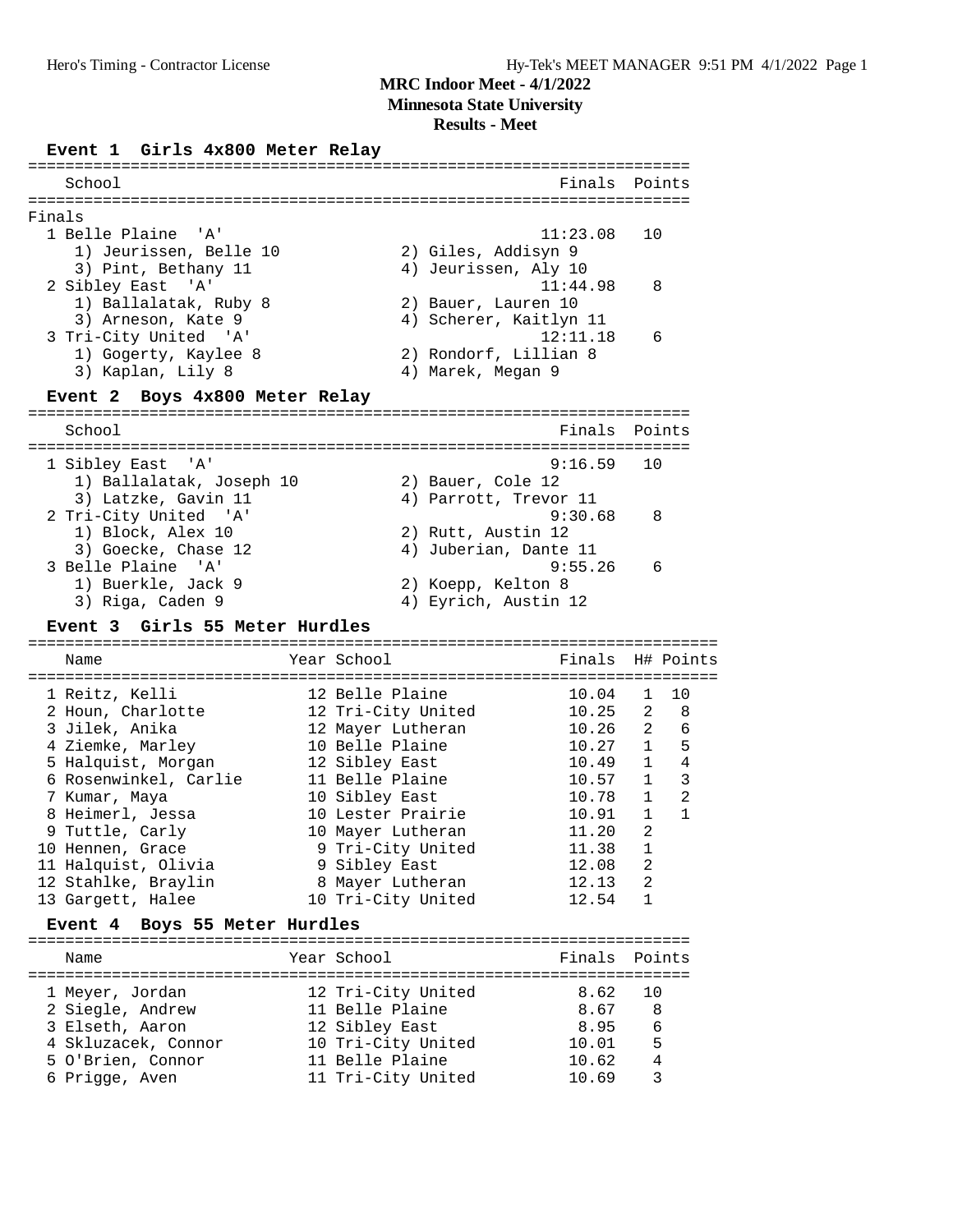**Minnesota State University**

#### **Results - Meet**

## **....Event 4 Boys 55 Meter Hurdles**

| 7 Fahey, Ezra  | 10 Belle Plaine | 10.92 |  |
|----------------|-----------------|-------|--|
| 8 McCue, Aidan | 8 Sibley East   | 10.99 |  |

#### **Event 5 Girls 55 Meter Dash**

========================================================================== Finals H# Points

| Ndilie                                | IEAL DUNUUI          | LINGIS U# ROTHES |                |                                |       |
|---------------------------------------|----------------------|------------------|----------------|--------------------------------|-------|
| 1 Hoof, Addison                       | 9 Lester Prairie     | 7.63             | $\mathbf{1}$   | 10                             |       |
|                                       |                      |                  |                |                                |       |
| 2 Haefner, Bella                      | 11 Belle Plaine      | 7.84             | $\mathbf{1}$   | 8                              |       |
| 3 Bell, Rylee                         | 11 Belle Plaine      | 8.09 1           |                | 6                              | 8.081 |
| 4 Houn, Lauren                        | 12 Tri-City United   | 8.09             |                | 1<br>5                         | 8.084 |
| 5 Wear, Rachelle                      | 9 Sibley East        | 8.21             | $\mathbf{1}$   | 4                              |       |
| 6 Hokenson, Harper 5 7 Mayer Lutheran |                      | 8.41             |                | 3 <sup>7</sup><br>$\mathbf{3}$ | 8.401 |
| 7 Tellers, Mikayla                    | 12 Norwood-Youn      | 8.41             |                | $2^{\circ}$<br>2               | 8.407 |
| 8 Schmutzer, Sophia                   | 10 Mayer Lutheran    | 8.43             | $\overline{3}$ | $\mathbf{1}$                   |       |
| 9 Bloudek, Grace                      | 11 Mayer Lutheran    | 8.53             | $\overline{a}$ |                                | 8.527 |
| 10 Latzke, Mara                       | 11 Sibley East       | 8.53             | $\mathbf{1}$   |                                | 8.530 |
| 11 Dietel, Jaidynn                    | 11 Belle Plaine      | 8.55             | $\mathbf{1}$   |                                | 8.546 |
| 12 Strickfaden, Kate                  | 7 Norwood-Youn       | 8.55             | 3              |                                | 8.550 |
| 13 Neumann, Madalyn                   | 10 Norwood-Youn      | 8.58             | 3              |                                |       |
| 14 Farias, Anahi                      | 10 Sibley East       | 8.59             | $\overline{2}$ |                                |       |
| 15 Titus, Nora                        | 10 Tri-City United   | 8.61             | 2              |                                |       |
| 16 Flicek, Khloe                      | 9 Tri-City United    | 8.76             | $\mathbf{1}$   |                                |       |
| 17 Sullivan, Alexis                   | 9 LeSueur-Henderson  | 9.23             | 3              |                                |       |
| 18 Tonn, Josie                        | 11 Lester Prairie    | 9.41             | $\overline{2}$ |                                |       |
| 19 Smykalski, Melanie                 | 11 LeSueur-Henderson | 9.80             | 2              |                                |       |
| 20 Alvarez, Leslie                    | 10 Lester Prairie    | 10.29            | 2              |                                |       |

#### **Event 6 Boys 55 Meter Dash**

| Name                 | Year School                                 | Finals H# Points |                |                     |       |
|----------------------|---------------------------------------------|------------------|----------------|---------------------|-------|
| 1 Nelson, Dylan      | ======================<br>12 Mayer Lutheran | 6.99             | 2              | 10                  |       |
| 2 Halverson, Zach    | 12 Sibley East                              | 7.02             | $\mathbf{1}$   | 8                   |       |
| 3 Mohlin, Austin     | 10 Belle Plaine                             | 7.09             | $\mathbf{1}$   | 6                   |       |
| 4 Shimanski, Justus  | 10 Mayer Lutheran                           | $7.15$ 2         |                | 5                   |       |
| 5 Lambrecht, Logan   | 11 Lester Prairie                           | 7.16             | $\mathbf{1}$   | $\overline{4}$      |       |
| 6 Schnabel, Josiah   | 10 Norwood-Youn                             | 7.32             | $\overline{2}$ | $\mathbf{3}$        |       |
| 7 Teta, Xavier       | 12 Belle Plaine                             | 7.33             |                | $\overline{2}$<br>1 |       |
| 8 Padilla, Danny     | 11 Norwood-Youn                             | 7.34             | $\overline{a}$ | $\mathbf{1}$        |       |
| 9 Fahl, Brian        | 10 Belle Plaine                             | 7.35             | $\mathbf 1$    |                     |       |
| 10 Strickfaden, Noah | 11 Norwood-Youn                             | 7.48             | 3              |                     | 7.471 |
| 11 Garcia, Evan      | 10 Sibley East                              | 7.48             | $\mathbf{1}$   |                     | 7.477 |
| 12 Waqner, Janik     | 11 Tri-City United                          | 7.51             | $\overline{a}$ |                     |       |
| 13 Chimal, Abram     | 8 Tri-City United                           | 7.55             | 2              |                     | 7.541 |
| 14 Rojas, Kevin      | 12 LeSueur-Henderson                        | 7.55             | 3              |                     | 7.542 |
| 15 Castaneda, Andy   | 12 Sibley East                              | 7.61             | 2              |                     |       |
| 16 Le Mieux, Brant   | 11 Tri-City United                          | 7.63             | $\mathbf 1$    |                     |       |
| 17 Shipler, Sam      | 10 Mayer Lutheran                           | 7.80             | 3              |                     | 7.795 |
| 18 Espinoza, Juan    | 10 Lester Prairie                           | 7.80             | $\mathbf{1}$   |                     | 7.797 |
| 19 Ferrel, Bobby     | 10 LeSueur-Henderson                        | 7.81             | 3              |                     |       |
| 20 Hecksel, Josh     | 10 Lester Prairie                           | 8.23             | 2              |                     |       |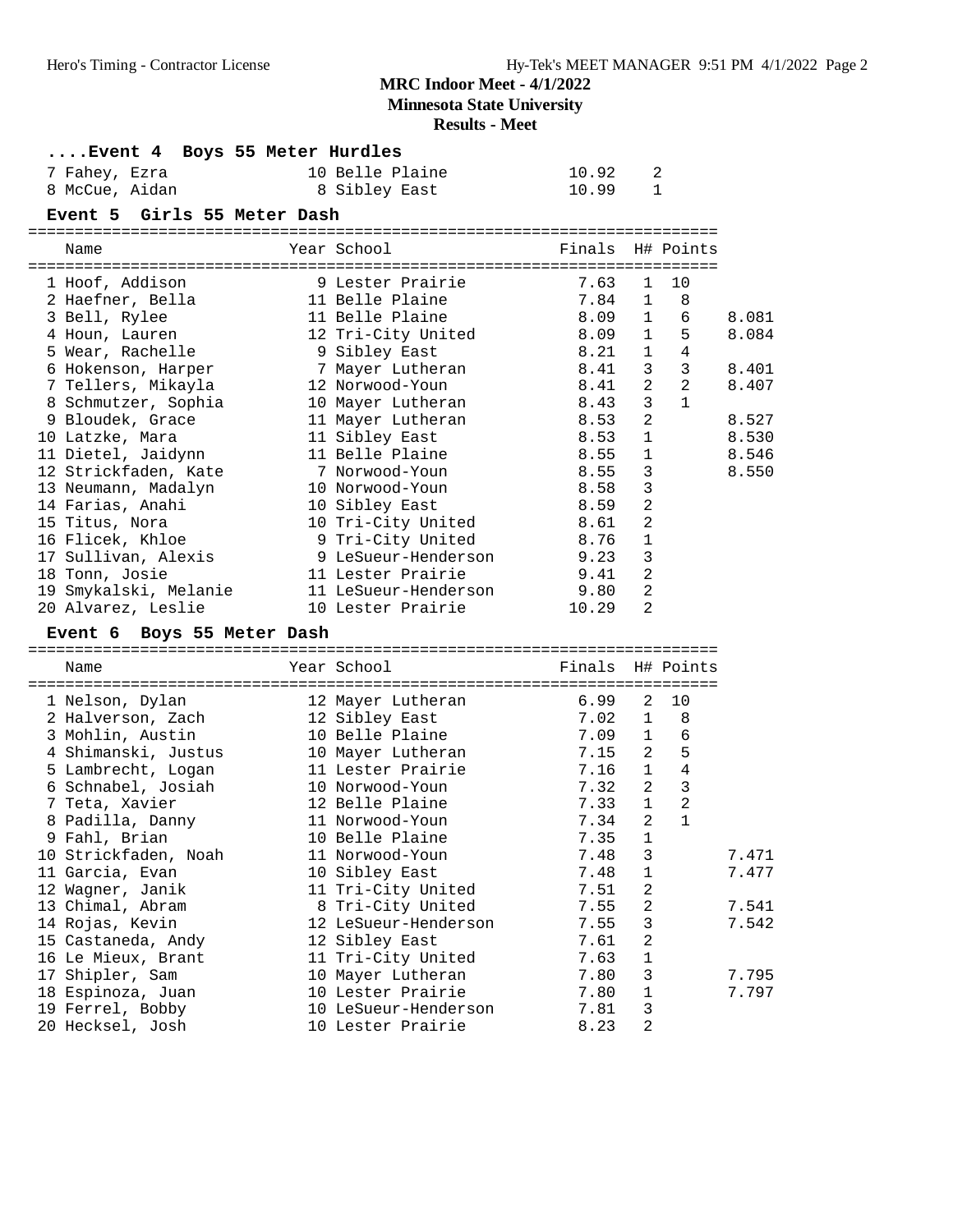**Minnesota State University**

#### **Results - Meet**

#### Event 31 Girls 1600 Sprint Medley

| School                      |                         | Finals Points |
|-----------------------------|-------------------------|---------------|
|                             |                         |               |
| 1 Belle Plaine 'A'          | 4:47.51                 | 10            |
| 1) Koepp, Malina 12         | 2) Ziemke, McKenna 12   |               |
| 3) Croft, Lacey 10          | 4) Murphy, Mackenzie 11 |               |
| 2 LeSueur-Henderson 'A'     | 4:51.45                 | 8             |
| 1) Wagner, Grace 12         | 2) Nesbit, Ella 11      |               |
| 3) Terwedo, Drea 11         | 4) Juarez, Hailey 12    |               |
| 3 Sibley East 'A'           | 5:04.21                 | 6             |
| 1) Biron, Bridget 8         | 2) Kumar, Maya 10       |               |
| 3) Dose, Karcyn 10          | 4) Bauer, Lauren 10     |               |
| 4 Tri-City United 'A'       | 5:12.46                 | 5             |
| 1) Flicek, Khloe 9          | 2) Hennen, Grace 9      |               |
| 3) Erickson, Makayla 11     | 4) Flicek, Kirra 7      |               |
| 5 Norwood-Young America 'A' | 5:42.49                 | 4             |
| 1) Lueck, Avery 10          | 2) Scott, Rachel 12     |               |
| 3) Schrupp, Alison 7        | 4) Wenzel, Teagan 8     |               |
|                             |                         |               |

#### **Event 32 Boys 1600 Sprint Medley**

======================================================================= School **Finals Points** ======================================================================= 1 Sibley East 'A' 4:02.11 10 1) Nevarez, Jose 12 2) Kroells, Garrett 12 3) Halverson, Zach 12 (4) Garcia, Evan 10 2 Norwood-Young America 'A' 4:02.29 8 1) Padilla, Danny 11 2) Strickfaden, Noah 11 3) Druley, Mitchell 11 4) Druley, Jake 11 3 Tri-City United 'A' 4:19.53 6 1) Le Mieux, Griffin 8 2) Hanson, Parker 10 3) Flintrop, Connor 10 (4) Fitterer, Grant 8 4 LeSueur-Henderson 'A' 4:21.17 5 1) Brown, Stanley 12 2) Ferrel, Bobby 10 3) Novak, Dylan 12 4) Thelemann, Riley 11 5 Belle Plaine 'A' 4:32.57 4 1) Rucks, Seth 11 2) Eyrich, Austin 12 3) Geisler, Gunnar 12 (4) Fahey, Emmett 12 6 Lester Prairie 'A' 4:37.17 3 1) Jeurissen, Sam 11 2) Espinoza, Juan 10 3) Cacka, Jace 11 4) Zebell, Zach 12

#### **Event 9 Girls 1600 Meter Run**

======================================================================= Name The Year School Control of Finals Points ======================================================================= 1 Heimerl, Jessa 10 Lester Prairie 6:04.51 10 2 Ruiz, Yasmin 9 Tri-City United 6:04.93 8 3 Terwedo, Lexi 11 LeSueur-Henderson 6:11.58 6 4 Goehring, Jaidee 8 Mayer Lutheran 6:16.75 5 5 Thaemert, Kallie 7 Belle Plaine 6:25.79 4 6 Giles, Addisyn 9 Belle Plaine 6:29.85 3 7 Renstrom, Norah 8 LeSueur-Henderson 6:36.10 2 8 Neaton, EllaMae 11 Norwood-Youn 6:43.64 1 9 Kimpton, CeCe 3 7 Belle Plaine 6:50.78 10 Husberg, Iris 8 Norwood-Youn 6:55.57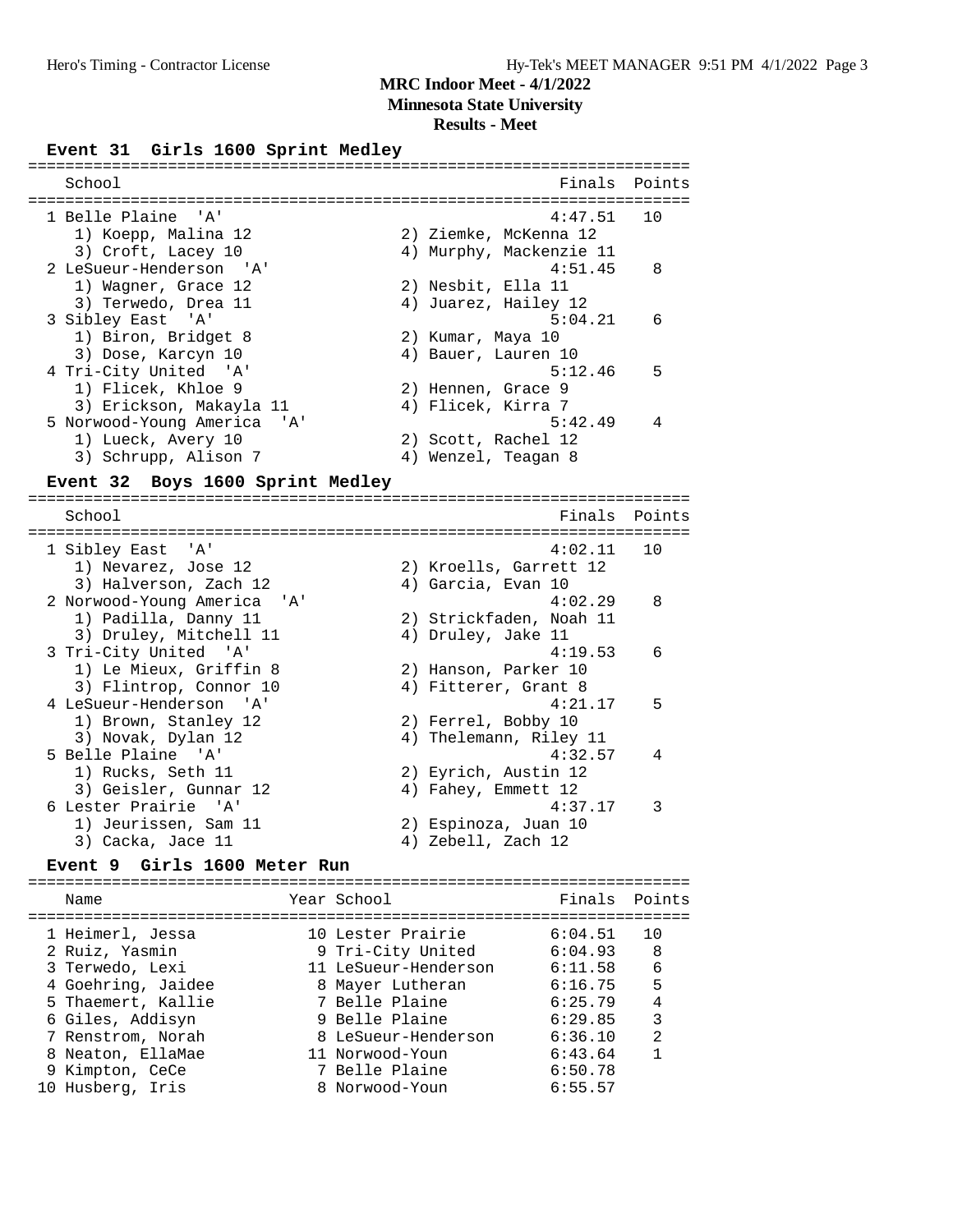# **MRC Indoor Meet - 4/1/2022 Minnesota State University Results - Meet**

| Event 9 Girls 1600 Meter Run                   |                             |               |                 |
|------------------------------------------------|-----------------------------|---------------|-----------------|
| 11 Gardiner, Paige                             | 8 Sibley East 6:57.35       |               |                 |
| 12 Marek, Megan                                | 9 Tri-City United 7:04.08   |               |                 |
| 13 Rondorf, Lillian                            | 8 Tri-City United           | 7:04.45       |                 |
| 14 Winkelman, Hailey 10 Mayer Lutheran 7:06.52 |                             |               |                 |
| 15 Karger, Jenna                               | 9 Mayer Lutheran 7:21.39    |               |                 |
| 16 Bernau, Eliza                               | 8 Norwood-Youn              | 7:38.50       |                 |
| Event 10 Boys 1600 Meter Run                   |                             |               |                 |
|                                                |                             |               |                 |
| Name                                           | Year School                 | Finals Points |                 |
| 1 Gerres, Emmett                               | 11 Belle Plaine             | 4:34.91       | 10              |
| 2 Stiemke, Adam                                | 12 Belle Plaine 5:20.61     |               | 8               |
| 3 Parrott, Trevor 11 Sibley East 5:31.58       |                             |               | $6\phantom{1}6$ |
| 4 Druley, Jake                                 |                             |               | 5               |
| 5 Rutt, Austin                                 | 12 Tri-City United 5:37.83  |               | $\overline{4}$  |
| 6 Schultz, Michael 10 Belle Plaine 5:44.49     |                             |               | 3               |
| 7 Neubarth, Tyler                              | 9 Norwood-Youn 5:45.14      |               | $\overline{2}$  |
| 8 Juarez, Josiah                               | 9 LeSueur-Henderson 5:46.89 |               | $\mathbf{1}$    |
| 9 Greisen, Owen                                | 8 LeSueur-Henderson 5:51.59 |               |                 |
| 10 Zebell, Zach                                | 12 Lester Prairie 5:55.01   |               |                 |
| 11 Goecke, Cole                                | 9 Tri-City United 5:59.15   |               |                 |
| 12 Walters, Cole                               | 11 Tri-City United 6:00.33  |               |                 |
| 13 Erdman, Luke                                | 12 Mayer Lutheran 6:14.55   |               |                 |
| 14 Brown, Darion                               |                             |               |                 |
| 15 Tyhurst, Miles                              | 7 Sibley East               | 6:25.63       |                 |
| 16 DeBoer, Kaleb                               | 9 Mayer Lutheran 6:27.41    |               |                 |
| 17 Arneson, Ben                                | 11 Sibley East              | 6:48.32       |                 |
|                                                |                             |               |                 |

#### **Event 11 Girls 4x200 Meter Relay**

======================================================================= School **Finals Points** ======================================================================= 1 Belle Plaine 'A' 1:59.31 10 1) Hill, Tavashia 10 2) Haefner, Bella 11 3) Moonen, Elissa 12 4) Driehorst, Emma 12 2 Tri-City United 'A' 2:01.21 8 1) Houn, Charlotte 12 2) Houn, Lauren 12 3) Dooley, Maddie 12 4) Hartwig, Kaitlyn 7 3 Mayer Lutheran 'A' 2:06.08 6 1) Bloudek, Grace 11 2) Schmutzer, Sophia 10 3) Tuttle, Carly 10 (4) Jilek, Anika 12 4 Sibley East 'A' 2:10.47 5 1) Farias, Anahi 10 2) Brinkman, Megan 11 3) Lundgren, Mahrlie 9  $\hskip1cm 4)$  Gardiner, Hailey 10 5 LeSueur-Henderson 'A' 2:11.79 4 1) Nesbit, Ella 11 2) Schwarz, Mia 12 3) Sullivan, Alexis 9 4) Terwedo, Drea 11 6 Lester Prairie 'A' 2:23.70 3 1) Amaya, Itzell 12 2) Bartosch, Clara 7 3) Meyer, Amelia 10 (4) Hehr, Abbigale 10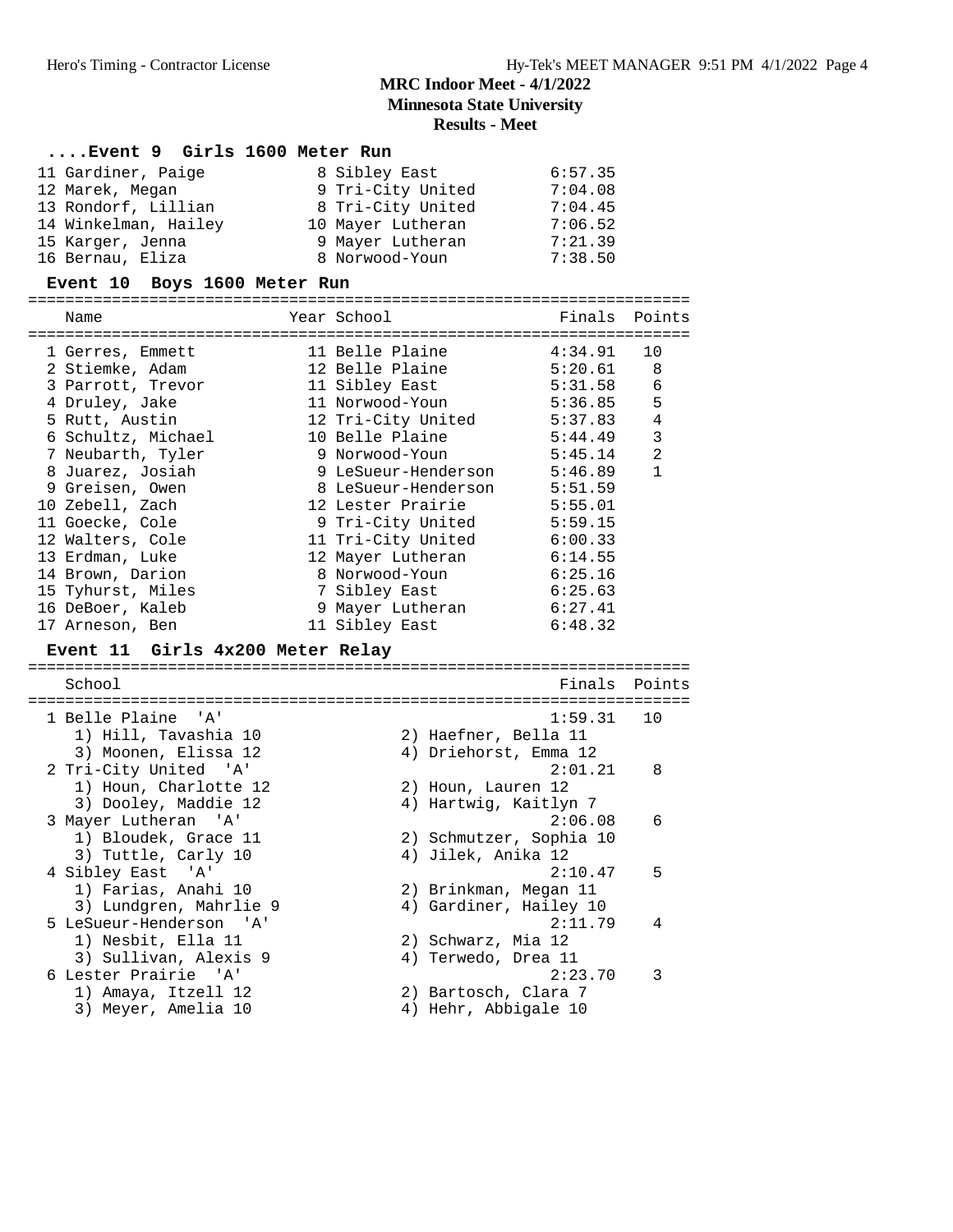**Minnesota State University**

#### **Results - Meet**

### Event 12 Boys  $4x200$  Meter Relay

| School                                                  |                                      | Finals Points          |                |                          |               |
|---------------------------------------------------------|--------------------------------------|------------------------|----------------|--------------------------|---------------|
| 1 Belle Plaine<br>'A'                                   |                                      | 1:43.11                | 10             |                          |               |
| 1) Siegle, Andrew 11                                    | 2) Kehr, Austin 10                   |                        |                |                          |               |
| 3) Mohlin, Austin 10                                    | 4) Teta, Xavier 12                   |                        |                |                          |               |
| 2 Tri-City United 'A'                                   |                                      | 1:43.15                | 8              |                          |               |
| 1) Le Mieux, Brant 11                                   | 2) Holicky, Lucas 10                 |                        |                |                          |               |
| 3) Wagner, Janik 11                                     |                                      | 4) Flintrop, Connor 10 |                |                          |               |
| 3 LeSueur-Henderson 'A'                                 |                                      | 1:46.11                |                | 6                        |               |
| 1) Terwedo, Justin 11                                   | 2) Ferrel, Bobby 10                  |                        |                |                          |               |
| 3) West, Liam 9                                         | 4) Brown, Stanley 12                 |                        |                |                          |               |
| 4 Sibley East 'A'                                       |                                      | 1:53.54                |                | 5                        |               |
| 1) Durham, Tyson 10                                     | 2) Castaneda, Andy 12                |                        |                |                          |               |
| 3) Elseth, Aaron 12                                     | 4) Iliff, Kyan 12                    | 1:57.85                |                |                          |               |
| 5 Norwood-Young America<br>'A'<br>1) Panning, Nathan 11 | 2) Fabel, Dane 7                     |                        |                | 4                        |               |
| 3) Smith, Hunter 10                                     | 4) Gratz, Treyton 10                 |                        |                |                          |               |
| 6 Lester Prairie 'A'                                    |                                      | 2:07.50                |                | 3                        |               |
| 1) Hecksel, Josh 10                                     | 2) Rok, Jaden 9                      |                        |                |                          |               |
| 3) Garza-Juarez, Nestor 7                               | 4) Bentz, Owen 10                    |                        |                |                          |               |
| ' A '<br>-- Mayer Lutheran                              |                                      | DQ                     |                |                          | exchange zone |
| 1) Shimanski, Justus 10                                 | 2) Taylor, JT 11                     |                        |                |                          |               |
| 3) Aurich, Blake 11                                     | 4) Nelson, Dylan 12                  |                        |                |                          |               |
| Event 7 Girls 400 Meter Dash                            |                                      |                        |                |                          |               |
|                                                         |                                      |                        |                |                          |               |
|                                                         |                                      |                        |                |                          |               |
| Name                                                    | Year School                          | Finals H# Points       |                |                          |               |
|                                                         |                                      |                        | 1              | 10                       |               |
| 1 Hoof, Addison<br>2 Ziemke, McKenna                    | 9 Lester Prairie<br>12 Belle Plaine  | 1:01.26<br>1:07.49     | 1              | 8                        |               |
| 3 Dose, Karcyn                                          | 10 Sibley East                       | 1:09.24                | 1              | $\epsilon$               |               |
| 4 Flicek, Kirra                                         | 7 Tri-City United                    | 1:09.53                | $\overline{2}$ | 5                        |               |
| 5 Hokenson, Harper                                      | 7 Mayer Lutheran                     | 1:09.81                | 3              | $\overline{4}$           |               |
| 6 Neaton, EllaMae                                       | 11 Norwood-Youn                      | 1:10.03                | $\overline{a}$ | $\overline{\phantom{a}}$ |               |
| 7 Lopez, Guadalupe                                      | 8 Tri-City United                    | 1:10.13                | 2              | $\overline{c}$           |               |
| 8 Biron, Bridget                                        | 8 Sibley East                        | 1:10.69                | 1              | $\mathbf{1}$             |               |
| 9 Shimanski, Olivia                                     | 12 Mayer Lutheran                    | 1:11.21                | 1              |                          |               |
| 10 Neumann, Madalyn                                     | 10 Norwood-Youn                      | 1:11.89                | 3              |                          |               |
| 11 Schafer, Averie                                      | 11 Belle Plaine                      | 1:12.56                | 1              |                          |               |
| 12 Ziemke, Marley                                       | 10 Belle Plaine                      | 1:12.76                | 2              |                          |               |
| 13 Daugs, Bethany                                       | 7 Norwood-Youn                       | 1:13.18                | 3              |                          |               |
| 14 Meier, Morgan                                        | 8 Tri-City United                    | 1:14.26<br>1:14.47     | 2<br>1         |                          |               |
| 15 Lundgren, Mahrlie<br>16 Sampson, Sophia              | 9 Sibley East<br>8 LeSueur-Henderson | 1:18.18                | 2              |                          |               |
| Boys 400 Meter Dash<br>Event 8                          |                                      |                        |                |                          |               |
| Name                                                    | Year School                          | Finals                 |                |                          |               |
|                                                         |                                      |                        |                | H# Points                |               |
| 1 Druley, Mitchell<br>2 Kroells, Garrett                | 11 Norwood-Youn<br>12 Sibley East    | 55.40                  | 2              | 10                       |               |

 3 He, Kevin 12 Belle Plaine 59.82 1 6 4 Iliff, Kyan 12 Sibley East 1:00.39 1 5 5 Allison, Kieran 10 Norwood-Youn 1:00.75 2 4 6 Parrott, Trevor 11 Sibley East 1:01.56 1 3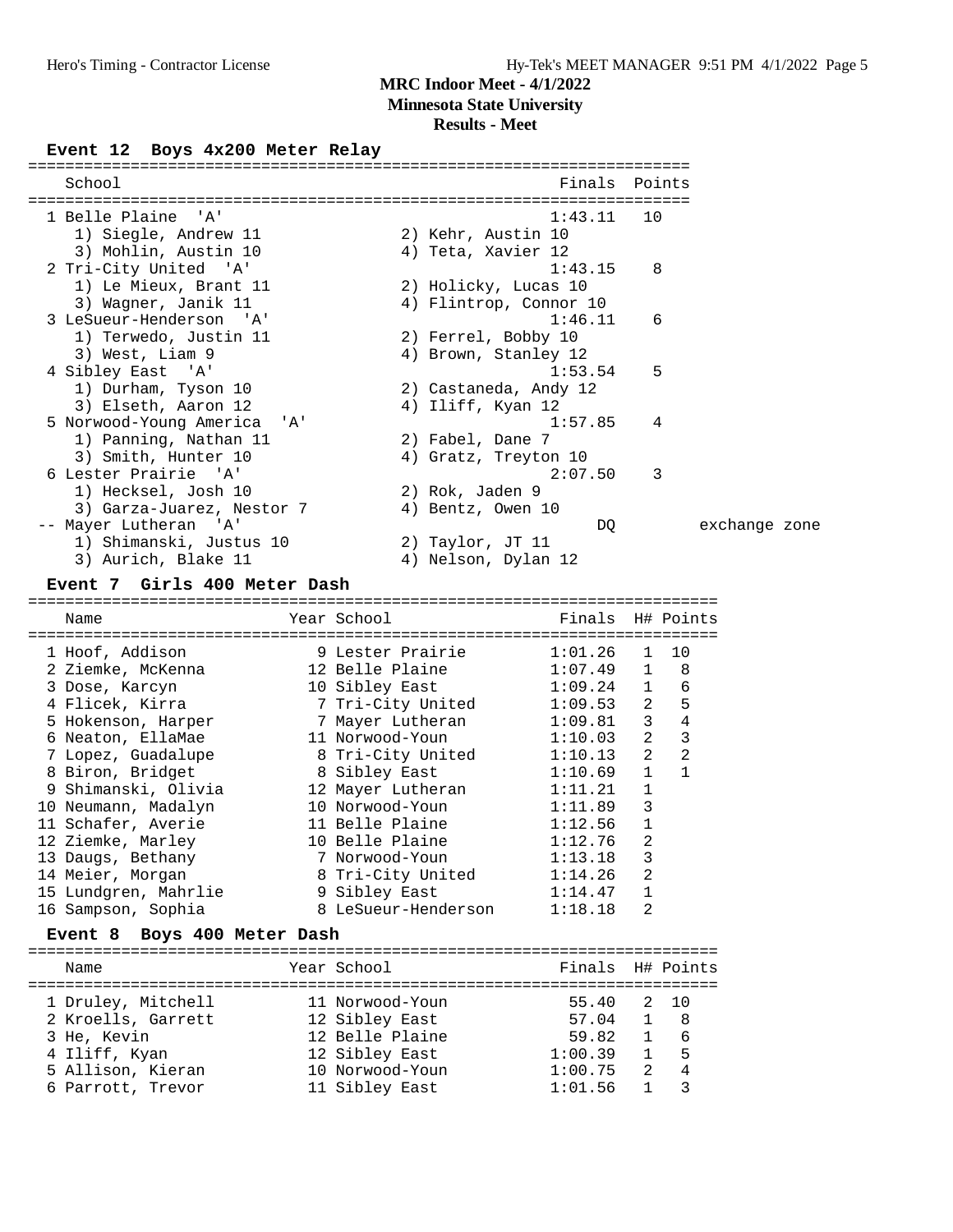#### **Results - Meet**

| Event 8 Boys 400 Meter Dash        |                                          |               |   |          |
|------------------------------------|------------------------------------------|---------------|---|----------|
| 7 Pichotta, Michael                | 11 Tri-City United                       | $1:01.74$ 1 2 |   | 1:01.732 |
| 8 Strickfaden, Jack                | 9 Norwood-Youn                           | $1:01.74$ 3 1 |   | 1:01.738 |
|                                    | 9 Olson, Matthew 11 Belle Plaine         | $1:01.85$ 1   |   |          |
| 10 Balcazar, Rafael                | 9 Tri-City United                        | $1:02.16$ 2   |   |          |
|                                    | 11 Thelemann, Riley 11 LeSueur-Henderson | $1:02.95$ 1   |   |          |
| 12 Block, Alex                     | 10 Tri-City United                       | $1:04.44$ 2   |   |          |
| 13 Cacka, Jace                     | 11 Lester Prairie                        | $1:05.01$ 2   |   |          |
| 14 Shipler, Sam                    | 10 Mayer Lutheran                        | $1:09.95$ 3   |   |          |
| 15 Olson, Evan                     | 11 Belle Plaine                          | 1:10.32 2     |   |          |
| 16 Aurich, Parker                  | 9 Mayer Lutheran                         | 1:10.73 3     |   |          |
| 17 Genelin, Wyatt                  | 9 LeSueur-Henderson                      | $1:10.86$ 1   |   |          |
| 18 Overbee, Carl                   | 10 Lester Prairie                        | 1:11.49       | 2 |          |
| 19 Libra, Hunter                   | 9 LeSueur-Henderson                      | 1:17.67       | 2 |          |
| Event 33 Girls 55 Meter Hurdles IM |                                          |               |   |          |

==========================================================================

| 9.94  | $\mathbf{1}$   | 10                                   |
|-------|----------------|--------------------------------------|
|       |                | - 8                                  |
|       | $\overline{1}$ | 6                                    |
| 10.38 | $\mathbf{1}$   | 5                                    |
| 10.48 | $\overline{1}$ | 4                                    |
| 10.62 | $\mathbf{1}$   | 3                                    |
| 11.48 | $\mathcal{L}$  | $\mathcal{L}$                        |
| 11.51 | $\mathfrak{D}$ |                                      |
| 11.73 | $\mathbf{1}$   |                                      |
| 11.86 | 1              |                                      |
| 12.18 | $\mathbf{1}$   |                                      |
| 12.58 | $\mathfrak{D}$ |                                      |
|       |                | Finals H# Points<br>10.17 2<br>10.26 |

#### **Event 34 Boys 55 Meter Hurdles IM**

| Name                                                                                                                                                                                          | Year School                                                                                                                                                                                             | Finals H# Points                                                                                                                                                                                                                                                                                    |  |
|-----------------------------------------------------------------------------------------------------------------------------------------------------------------------------------------------|---------------------------------------------------------------------------------------------------------------------------------------------------------------------------------------------------------|-----------------------------------------------------------------------------------------------------------------------------------------------------------------------------------------------------------------------------------------------------------------------------------------------------|--|
| 1 Elseth, Aaron<br>2 Genelin, Wyatt<br>3 Skluzacek, Connor<br>4 Prigge, Aven<br>5 Fahey, Ezra<br>6 O'Brien, Connor<br>7 Fitterer, Grant<br>8 McCue, Aidan<br>9 Novak, Dylan<br>10 Riga, Caden | 12 Sibley East<br>9 LeSueur-Henderson<br>10 Tri-City United<br>11 Tri-City United<br>10 Belle Plaine<br>11 Belle Plaine<br>8 Tri-City United<br>8 Sibley East<br>12 LeSueur-Henderson<br>9 Belle Plaine | 1 O<br>8.68<br>2<br>8.86 1<br>- 8<br>$1 \quad \blacksquare$<br>6<br>9.61<br>$2^{\circ}$<br>5<br>10.32<br>$\overline{1}$<br>$\overline{4}$<br>10.44<br>$\overline{1}$<br>3<br>10.54<br>$10.64$ 1<br>$\overline{2}$<br>$\mathbf{1}$<br>$\overline{1}$<br>10.68<br>2<br>11.22<br>$\mathbf{1}$<br>11.37 |  |
| 11 Wibstad, Dawson                                                                                                                                                                            | 8 Sibley East                                                                                                                                                                                           | 12.03                                                                                                                                                                                                                                                                                               |  |
| Event 13 Girls 800 Meter Run                                                                                                                                                                  |                                                                                                                                                                                                         |                                                                                                                                                                                                                                                                                                     |  |

#### ======================================================================= Name Year School Finals Points ======================================================================= 1 Ruiz, Yasmin 9 Tri-City United 2:42.30 10 2 Ballalatak, Ruby 8 Sibley East 2:45.64 8 3 Jeurissen, Aly 10 Belle Plaine 2:46.80 6

4 Terwedo, Lexi 11 LeSueur-Henderson 2:50.45 5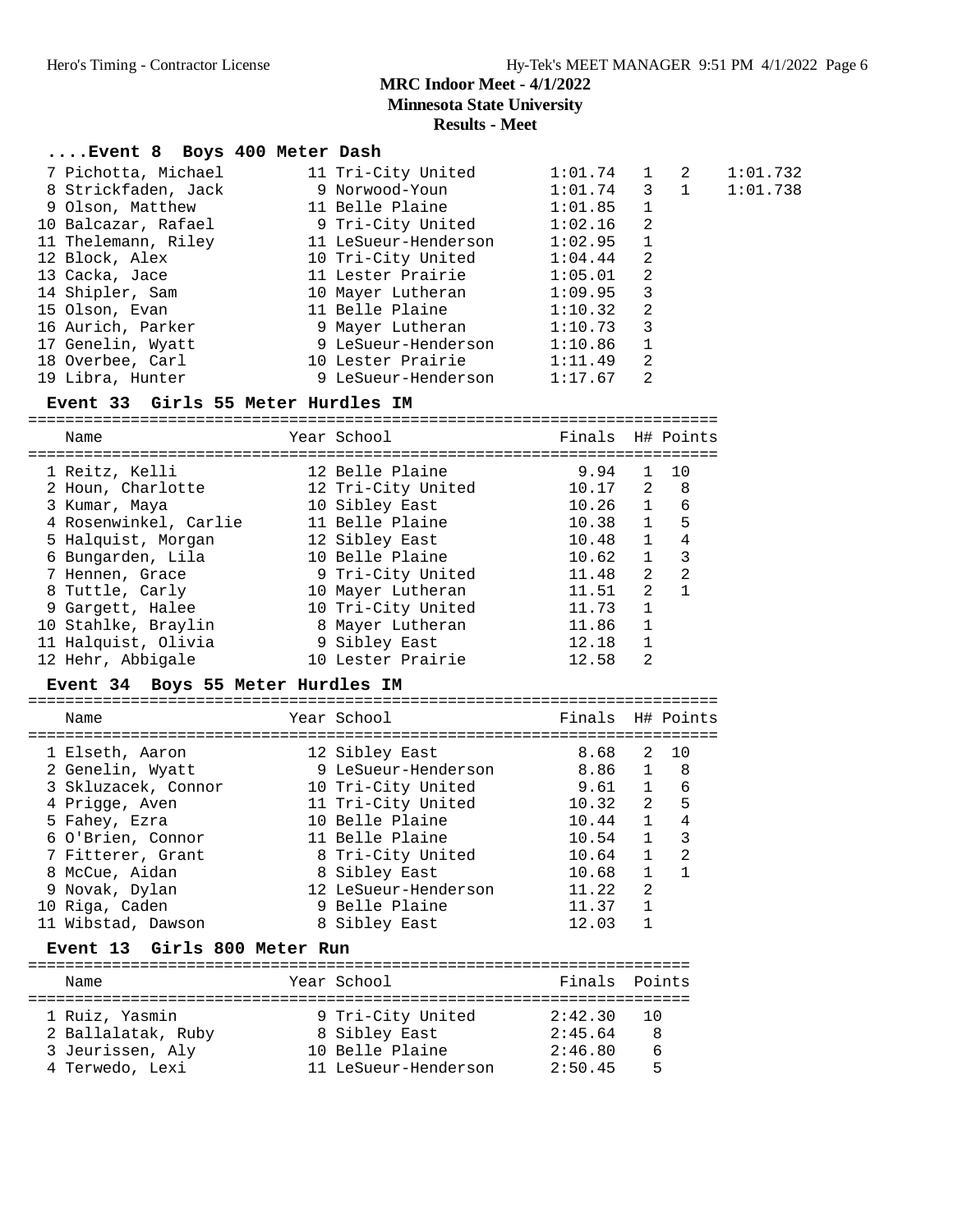# **Results - Meet**

# **....Event 13 Girls 800 Meter Run**

| 5 Pint, Bethany      | 11 Belle Plaine    | 2:52.01 | 4 |
|----------------------|--------------------|---------|---|
| 6 Erickson, Makayla  | 11 Tri-City United | 3:00.14 | 3 |
| 7 Lee, Kara          | 12 Lester Prairie  | 3:00.37 | 2 |
| 8 Farias, Anahi      | 10 Sibley East     | 3:06.59 |   |
| 9 Maciej, Emily      | 12 Belle Plaine    | 3:11.42 |   |
| 10 Husberg, Iris     | 8 Norwood-Youn     | 3:12.08 |   |
| 11 Gardiner, Hailey  | 10 Sibley East     | 3:15.86 |   |
| 12 Winkelman, Hailey | 10 Mayer Lutheran  | 3:17.70 |   |
| 13 Karger, Jenna     | 9 Mayer Lutheran   | 3:21.79 |   |
| 14 Wenzel, Teagan    | 8 Norwood-Youn     | 3:28.50 |   |

#### **Event 14 Boys 800 Meter Run**

======================================================================= Name  $Year School$  Finals Points

| 1 Gerres, Emmett        | 11 Belle Plaine     | 2:05.86 | 10             |
|-------------------------|---------------------|---------|----------------|
| 2 Juberian, Dante       | 11 Tri-City United  | 2:11.52 | 8              |
| 3 Ballalatak, Joseph    | 10 Sibley East      | 2:12.04 | 6              |
| 4 Bauer, Cole           | 12 Sibley East      | 2:16.93 | 5              |
| 5 Latzke, Gavin         | 11 Sibley East      | 2:18.45 | 4              |
| 6 Koepp, Kelton         | 8 Belle Plaine      | 2:22.13 | 3              |
| 7 Buerkle, Jack         | 9 Belle Plaine      | 2:22.61 | $\mathfrak{D}$ |
| 8 Goecke, Chase         | 12 Tri-City United  | 2:23.88 |                |
| 9 Meyer, Connor         | 10 Lester Prairie   | 2:27.39 |                |
| 10 Walters, Cole        | 11 Tri-City United  | 2:35.23 |                |
| 11 Graff, Kaden         | 9 LeSueur-Henderson | 2:35.40 |                |
| 12 Willems, Collins     | 10 Norwood-Youn     | 2:53.99 |                |
| 13 Garza-Juarez, Nestor | 7 Lester Prairie    | 2:55.25 |                |
| 14 Erdman, Luke         | 12 Mayer Lutheran   | 3:15.31 |                |
| 15 Grotte, Devin        | 11 Norwood-Youn     | 4:00.38 |                |
|                         |                     |         |                |

#### **Event 35 Girls 200 Meter Dash Wheelchair**

| Name              | Year School          | Finals Points |  |
|-------------------|----------------------|---------------|--|
|                   |                      |               |  |
| 1 Sullivan, Emily | 12 LeSueur-Henderson | 1:06.41       |  |

#### **Event 15 Girls 200 Meter Dash**

| Name                 | Year School          | Finals H# Points |                |                |
|----------------------|----------------------|------------------|----------------|----------------|
| 1 Hoof, Addison      | 9 Lester Prairie     | 27.36            |                | $1 \quad 10$   |
| 2 Hill, Tavashia     | 10 Belle Plaine      | 29.03            |                | $1 \quad 8$    |
| 3 Houn, Lauren       | 12 Tri-City United   | 29.60            | 1              | 6              |
| 4 Bell, Rylee        | 11 Belle Plaine      | 29.66            | 1              | 5              |
| 5 Hartwig, Kaitlyn   | 7 Tri-City United    | 30.41            | $\overline{3}$ | $\overline{4}$ |
| 6 Terwedo, Drea      | 11 LeSueur-Henderson | 30.96            | $\mathbf{1}$   | 3              |
| 7 Flicek, Khloe      | 9 Tri-City United    | 31.14            | $\overline{2}$ | 2              |
| 8 Wear, Rachelle     | 9 Sibley East        | 31.36            | 2              | $\mathbf{1}$   |
| 9 Strickfaden, Kate  | 7 Norwood-Youn       | 31.69            | 4              |                |
| 10 Dietel, Jaidynn   | 11 Belle Plaine      | 31.76            | 3              |                |
| 11 Latzke, Mara      | 11 Sibley East       | 31.80            | $\overline{2}$ |                |
| 12 Shimanski, Olivia | 12 Mayer Lutheran    | 32.25            | $\overline{2}$ |                |
| 13 Daugs, Bethany    | 7 Norwood-Youn       | 32.78            | 4              |                |
| 14 Bloudek, Grace    | 11 Mayer Lutheran    | 32.94            | 3              |                |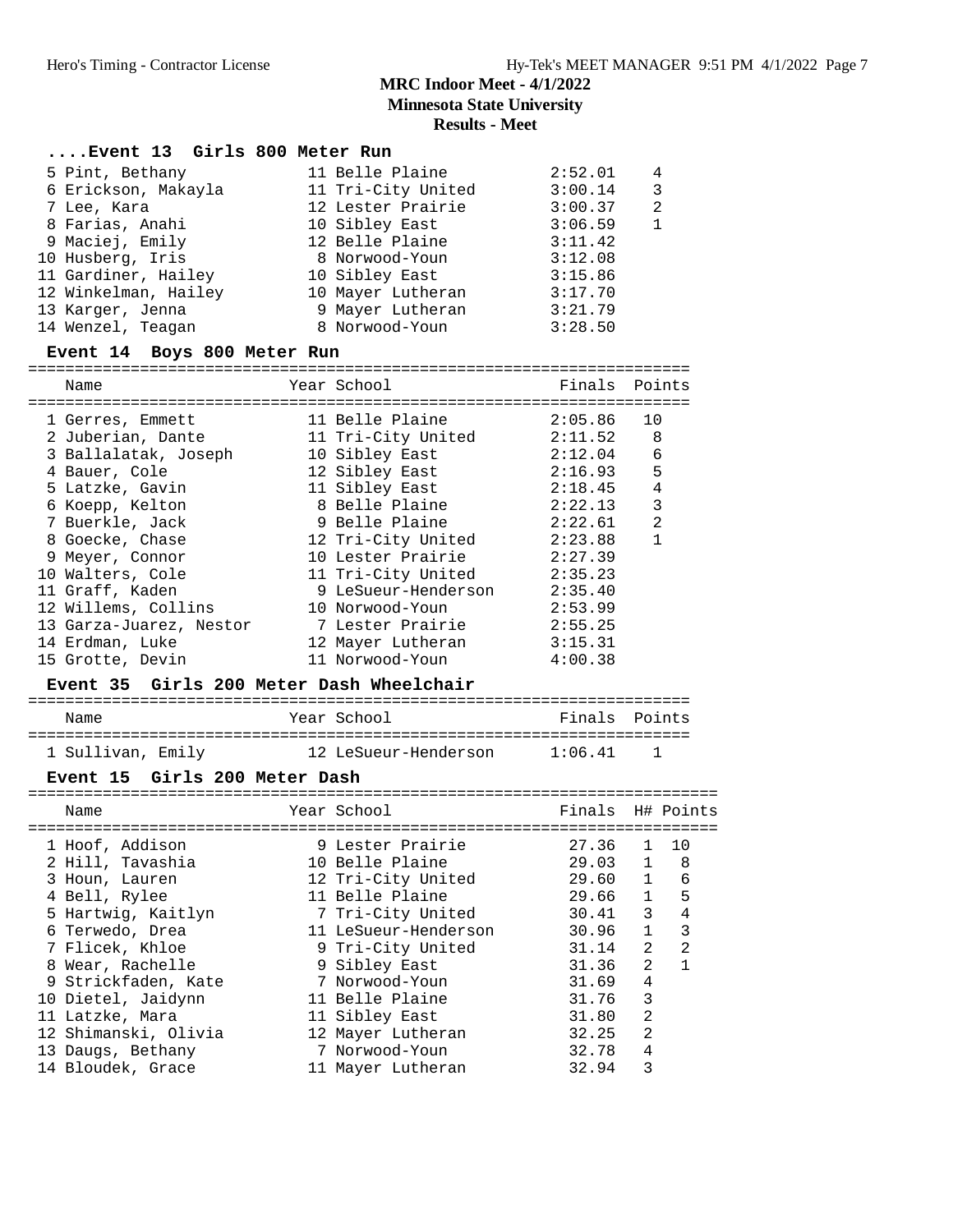**Minnesota State University**

# **Results - Meet**

| Event 15 Girls 200 Meter Dash |                                                           |                  |                |                     |
|-------------------------------|-----------------------------------------------------------|------------------|----------------|---------------------|
| 15 Dawson, Alivia             | 10 Mayer Lutheran                                         | 33.33            | 4              |                     |
| 16 Farias, Anahi              | 10 Sibley East                                            | 34.57            | 2              |                     |
| 17 Amaya, Itzell              | 12 Lester Prairie 34.85                                   |                  | $\overline{3}$ |                     |
| 18 Smykalski, Melanie         |                                                           |                  | $\overline{3}$ |                     |
| 19 Meyer, Amelia              | 10 Lester Prairie 36.31                                   |                  | $\overline{4}$ |                     |
| 20 Lenzen, Elizabeth          | 12 Norwood-Youn                                           | 36.39            | 4              |                     |
| Event 16 Boys 200 Meter Dash  |                                                           |                  |                |                     |
| Name                          | Year School                                               | Finals H# Points |                |                     |
| 1 Nelson, Dylan               | ==============================<br>12 Mayer Lutheran 24.65 |                  | 1              | 10                  |
| 2 Halverson, Zach             | 12 Sibley East                                            | 24.66 1 8        |                |                     |
| 3 Terwedo, Justin             |                                                           |                  |                |                     |
| 4 Flintrop, Connor            | 10 Tri-City United 25.59 2 5                              |                  |                |                     |
| 5 Mohlin, Austin              | 10 Belle Plaine 25.69                                     |                  |                | $\overline{4}$<br>1 |
| 6 Strickfaden, Noah           | 11 Norwood-Youn 26.18 4                                   |                  |                | $\overline{3}$      |
| 7 Wagner, Janik               | 11 Tri-City United 26.21                                  |                  | $\overline{3}$ | $\overline{2}$      |
| 8 Kehr, Austin                | 10 Belle Plaine                                           | 26.34            | $\mathbf{1}$   | $\mathbf{1}$        |
| 9 Garcia, Evan                | 10 Sibley East                                            | 26.67            | $\overline{3}$ |                     |
| 10 Holicky, Lucas             | 10 Tri-City United 26.72                                  |                  | $\overline{3}$ |                     |
| 11 Lambrecht, Logan           | 11 Lester Prairie 26.96                                   |                  | $\mathbf{1}$   |                     |
| 12 West, Liam                 | 9 LeSueur-Henderson 27.31                                 |                  | $\overline{2}$ |                     |
| 13 Rucks, Seth                | 11 Belle Plaine                                           | 27.36            | $\mathbf{3}$   |                     |
| 14 Rojas, Kevin               | 12 LeSueur-Henderson 27.65                                |                  | $\overline{2}$ |                     |
| 15 Castaneda, Andy            | 12 Sibley East                                            | 27.77            | 2              |                     |
| 16 Strickfaden, Jack          | 9 Norwood-Youn                                            | 28.18            | $\overline{4}$ |                     |
| 17 Shipler, Sam               | 10 Mayer Lutheran 29.58                                   |                  | $\overline{3}$ |                     |
| 18 Hecksel, Josh              | 10 Lester Prairie 29.63                                   |                  | 4              |                     |
| 19 Rok, Jaden                 | 9 Lester Prairie                                          | 33.40            | 4              |                     |
| 20 Shimanski, Justus          | 10 Mayer Lutheran                                         | 35.67            | 4              |                     |

#### **Event 17 Girls 1000 Meter Run**

| Name                |  | Finals Points                                                                                                                                                                                                                                      |                |
|---------------------|--|----------------------------------------------------------------------------------------------------------------------------------------------------------------------------------------------------------------------------------------------------|----------------|
| 1 Murphy, Mackenzie |  | 3:37.53                                                                                                                                                                                                                                            | 10             |
| 2 Jeurissen, Belle  |  | 3:40.57                                                                                                                                                                                                                                            | 8              |
| 3 Goehring, Jaidee  |  | 3:44.26                                                                                                                                                                                                                                            | 6              |
| 4 Gogerty, Kaylee   |  | 3:44.59                                                                                                                                                                                                                                            | 5              |
| 5 Juarez, Hailey    |  | 3:50.03                                                                                                                                                                                                                                            | $\overline{4}$ |
| 6 Arneson, Kate     |  | 3:54.94                                                                                                                                                                                                                                            | 3              |
| 7 Thaemert, Kallie  |  | 3:55.56                                                                                                                                                                                                                                            | $\mathfrak{D}$ |
| 8 Kaplan, Lily      |  | 4:06.16                                                                                                                                                                                                                                            |                |
| 9 Gardiner, Paige   |  | 4:10.90                                                                                                                                                                                                                                            |                |
| 10 Scherer, Kaitlyn |  | 4:17.89                                                                                                                                                                                                                                            |                |
| 11 Feist, Holly     |  | 4:18.62                                                                                                                                                                                                                                            |                |
| 12 Bernau, Eliza    |  | 4:38.87                                                                                                                                                                                                                                            |                |
|                     |  | Year School<br>11 Belle Plaine<br>10 Belle Plaine<br>8 Mayer Lutheran<br>8 Tri-City United<br>12 LeSueur-Henderson<br>9 Sibley East<br>7 Belle Plaine<br>8 Tri-City United<br>8 Sibley East<br>11 Sibley East<br>10 Norwood-Youn<br>8 Norwood-Youn |                |

#### **Event 18 Boys 1000 Meter Run**

| Name            | Year School     | Finals Points |        |
|-----------------|-----------------|---------------|--------|
| 1 Nevarez, Jose | 12 Sibley East  | 3:07 41       | ່ 1 ປີ |
| 2 Stiemke, Adam | 12 Belle Plaine | 3:07.42       |        |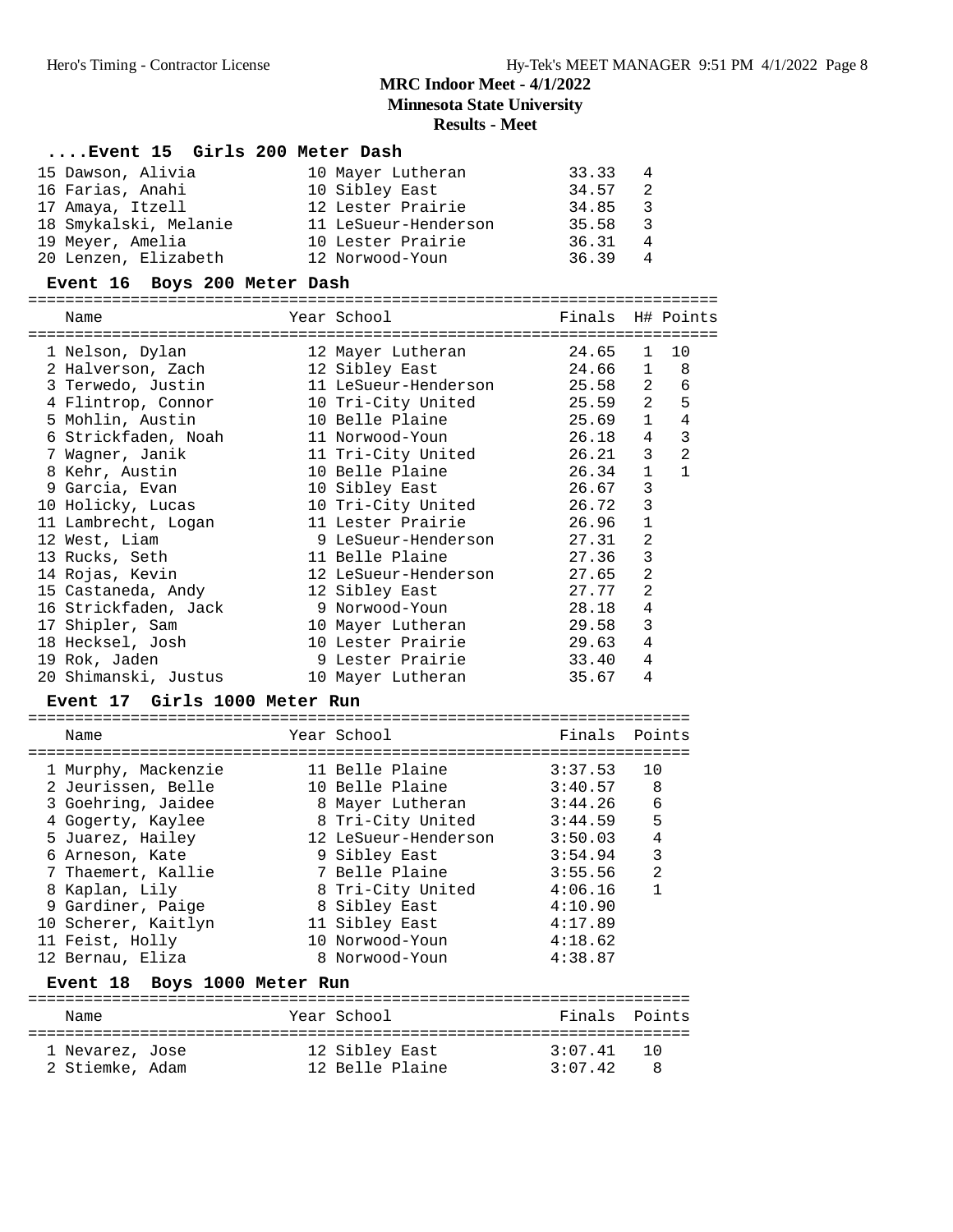|                                                                                                                                                                                                                                               |                                                                                                                                                                                                                                                   | <b>Results - Meet</b>                        |                                                                                                                                  |                                                      |
|-----------------------------------------------------------------------------------------------------------------------------------------------------------------------------------------------------------------------------------------------|---------------------------------------------------------------------------------------------------------------------------------------------------------------------------------------------------------------------------------------------------|----------------------------------------------|----------------------------------------------------------------------------------------------------------------------------------|------------------------------------------------------|
| Event 18 Boys 1000 Meter Run                                                                                                                                                                                                                  |                                                                                                                                                                                                                                                   |                                              |                                                                                                                                  |                                                      |
| 3 Ruwersma, Andy<br>4 Schultz, Michael<br>5 Fahey, Emmett<br>6 Juarez, Josiah<br>7 Duchnowski, Colbey<br>8 Braatz, Lucas<br>9 DeBoer, Kaleb<br>10 Goecke, Cole<br>11 Graff, Kaden<br>12 Greisen, Owen<br>13 Tyhurst, Miles<br>14 Arneson, Ben | 9 Lester Prairie<br>10 Belle Plaine<br>12 Belle Plaine<br>9 LeSueur-Henderson<br>8 Tri-City United<br>9 Tri-City United<br>9 Mayer Lutheran<br>9 Tri-City United<br>9 LeSueur-Henderson<br>8 LeSueur-Henderson<br>7 Sibley East<br>11 Sibley East |                                              | 3:22.37<br>3:23.20<br>3:23.51<br>3:25.33<br>3:26.09<br>3:27.56<br>3:29.64<br>3:34.04<br>3:34.87<br>3:36.15<br>3:49.91<br>4:05.85 | 6<br>5<br>$\overline{4}$<br>3<br>$\overline{2}$<br>1 |
| Event 19 Girls 4x400 Meter Relay                                                                                                                                                                                                              |                                                                                                                                                                                                                                                   |                                              |                                                                                                                                  |                                                      |
| School                                                                                                                                                                                                                                        |                                                                                                                                                                                                                                                   |                                              | Finals                                                                                                                           | Points                                               |
|                                                                                                                                                                                                                                               |                                                                                                                                                                                                                                                   |                                              |                                                                                                                                  |                                                      |
| 1 Belle Plaine 'A'<br>1) Koepp, Malina 12<br>3) Hill, Tavashia 10                                                                                                                                                                             |                                                                                                                                                                                                                                                   | 2) Ziemke, McKenna 12<br>4) Bell, Rylee 11   | 4:37.58                                                                                                                          | 10                                                   |
| 2 Tri-City United 'A'<br>1) Flicek, Kirra 7<br>3) Hartwig, Kaitlyn 7                                                                                                                                                                          |                                                                                                                                                                                                                                                   | 2) Lopez, Guadalupe 8<br>4) Ruiz, Yasmin 9   | 4:38.56                                                                                                                          | 8                                                    |
| 3 Sibley East 'A'<br>1) Bauer, Lauren 10<br>3) Biron, Bridget 8                                                                                                                                                                               |                                                                                                                                                                                                                                                   | 2) Dose, Karcyn 10<br>4) Halquist, Morgan 12 | 4:44.55                                                                                                                          | 6                                                    |
| 4 Norwood-Young America<br>' A '<br>1) Neumann, Madalyn 10<br>3) Schrupp, Alison 7                                                                                                                                                            |                                                                                                                                                                                                                                                   | 2) Daugs, Bethany 7<br>4) Neaton, EllaMae 11 | 4:44.85                                                                                                                          | 5                                                    |
| 5 Mayer Lutheran 'A'<br>1) Hokenson, Harper 7<br>3) Schmutzer, Sophia 10                                                                                                                                                                      |                                                                                                                                                                                                                                                   | 2) Forcier, Jenna 11<br>4) Green, Marsia 11  | 5:00.26                                                                                                                          | 4                                                    |
| 6 LeSueur-Henderson 'A'<br>1) Sater, Riley 9<br>3) Terwedo, Lexi 11                                                                                                                                                                           |                                                                                                                                                                                                                                                   | 2) Sullivan, Alexis 9<br>4) Wagner, Grace 12 | 5:01.16                                                                                                                          | 3                                                    |
| Boys 4x400 Meter Relay<br><b>Event</b> 20                                                                                                                                                                                                     |                                                                                                                                                                                                                                                   |                                              |                                                                                                                                  |                                                      |
| School                                                                                                                                                                                                                                        |                                                                                                                                                                                                                                                   |                                              | Finals                                                                                                                           | Points                                               |
|                                                                                                                                                                                                                                               |                                                                                                                                                                                                                                                   |                                              |                                                                                                                                  |                                                      |
| 1 Sibley East<br>' A '<br>1) Ballalatak, Joseph 10<br>3) Latzke, Gavin 11                                                                                                                                                                     |                                                                                                                                                                                                                                                   | 2) Bauer, Cole 12<br>4) Kroells, Garrett 12  | 3:46.14                                                                                                                          | 10                                                   |
| 2 Norwood-Young America<br>'' A '<br>1) Padilla, Danny 11<br>3) Druley, Mitchell 11                                                                                                                                                           |                                                                                                                                                                                                                                                   | 2) Allison, Kieran 10<br>4) Druley, Jake 11  | 3:53.76                                                                                                                          | 8                                                    |
| 3 Belle Plaine 'A'<br>1) Gerres, Emmett 11<br>3) Geisler, Gunnar 12                                                                                                                                                                           |                                                                                                                                                                                                                                                   | 2) Olson, Matthew 11<br>4) He, Kevin 12      | 3:55.63                                                                                                                          | 6                                                    |
| 4 Tri-City United 'A'<br>1) Goecke, Chase 12<br>3) Pichotta, Michael 11                                                                                                                                                                       |                                                                                                                                                                                                                                                   | 2) Rutt, Austin 12<br>4) Juberian, Dante 11  | 3:57.52                                                                                                                          | 5                                                    |
| 5 LeSueur-Henderson 'A'<br>1) Novak, Dylan 12<br>3) Terwedo, Justin 11                                                                                                                                                                        |                                                                                                                                                                                                                                                   | 2) West, Liam 9<br>4) Brown, Stanley 12      | 4:02.76                                                                                                                          | 4                                                    |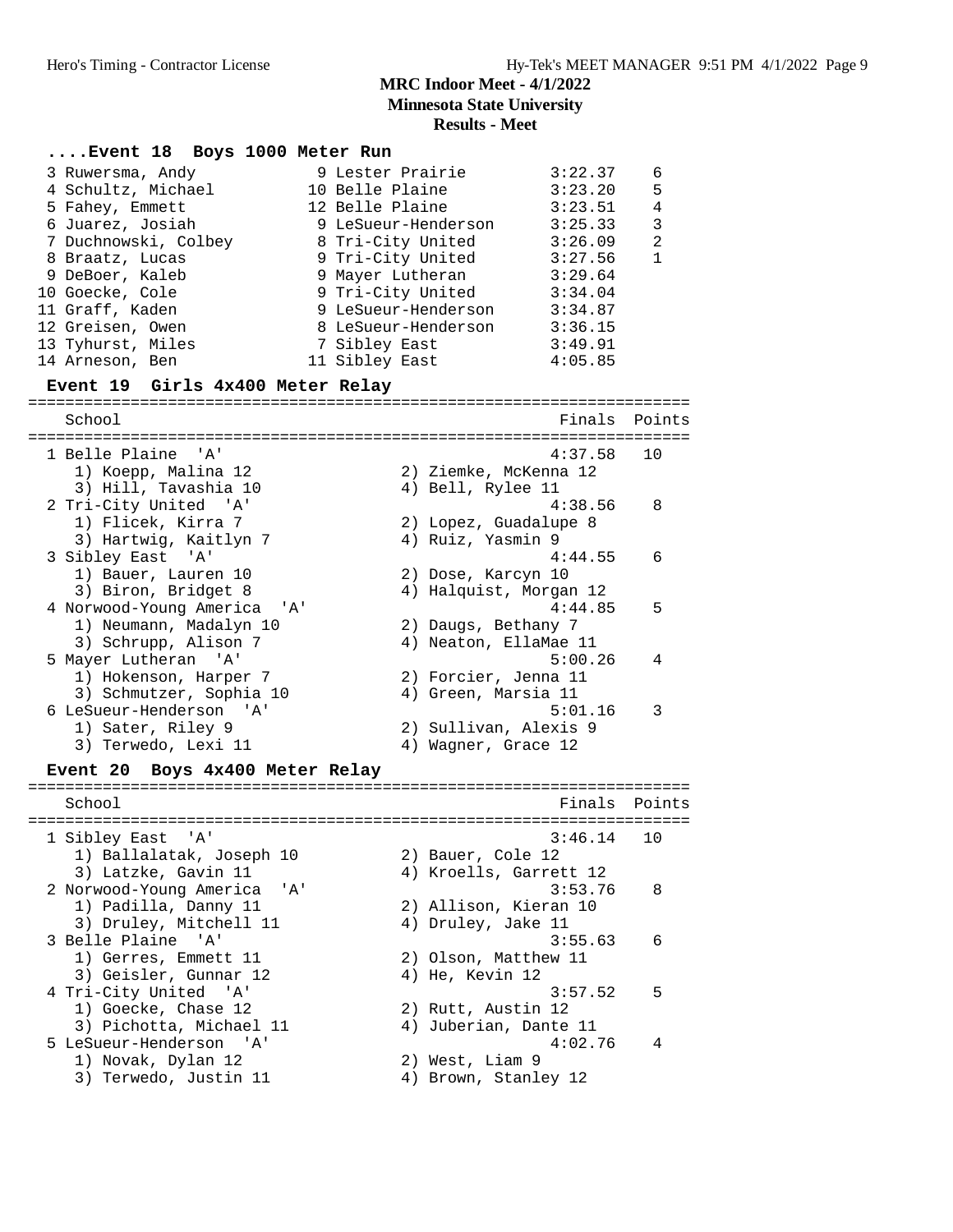**Minnesota State University**

# **Results - Meet**

# Event 21 Girls High Jump

| Name                                      |  | Year School <a> Finals Points</a>                                                                   |            |   |
|-------------------------------------------|--|-----------------------------------------------------------------------------------------------------|------------|---|
|                                           |  | 1 Heimerl, Jessa 10 Lester Prairie 5-00.00 10                                                       |            |   |
|                                           |  | $3-09$ 4-00 4-03 4-06 4-09 4-10 5-00 5-02<br>$\begin{matrix}0&0&0&0&0&0&0&0&\text{XXX}\end{matrix}$ |            |   |
|                                           |  | 2 Moonen, Elissa $12$ Belle Plaine $4-09.00$ 8                                                      |            |   |
| $3-09$ $4-00$ $4-03$ $4-06$ $4-09$ $4-10$ |  |                                                                                                     |            |   |
| P P O O XXO XXX                           |  |                                                                                                     |            |   |
|                                           |  | 3 Green, Marsia                 11 Mayer Lutheran             4-06.00       6                       |            |   |
| $3-09$ $4-00$ $4-03$ $4-06$ $4-09$        |  |                                                                                                     |            |   |
| $O$ $O$ $O$ $O$ $XXX$                     |  |                                                                                                     |            |   |
|                                           |  | 4 Dahlke, Gabriella 10 Tri-City United 4-06.00                                                      |            | 5 |
| $3-09$ $4-00$ $4-03$ $4-06$ $4-09$        |  |                                                                                                     |            |   |
| O O XO O XXX                              |  |                                                                                                     |            |   |
|                                           |  | 5 Driehorst, Emma 12 Belle Plaine                                                                   | $4-06$ .00 | 4 |
| $3-09$ $4-00$ $4-03$ $4-06$ $4-09$        |  |                                                                                                     |            |   |
| P P XXO XXO XXX                           |  |                                                                                                     |            |   |
|                                           |  | 6 Neumann, Madalyn 10 Norwood-Youn 4-03.00 2.50                                                     |            |   |
| $3-09$ 4-00 4-03 4-06                     |  |                                                                                                     |            |   |
| O O XO XXX                                |  |                                                                                                     |            |   |
| 6 Titus, Nora                             |  | 10 Tri-City United 4-03.00 2.50                                                                     |            |   |
| $3-09$ 4-00 4-03 4-06<br>O O XO XXX       |  |                                                                                                     |            |   |
| 8 Lee, Kara                               |  | 12 Lester Prairie 4-00.00 0.50                                                                      |            |   |
| $3-09$ $4-00$ $4-03$                      |  |                                                                                                     |            |   |
| O O XXX                                   |  |                                                                                                     |            |   |
| 8 Messer, Amilia                          |  | 12 Belle Plaine 4-00.00 0.50                                                                        |            |   |
| $3-09$ $4-00$ $4-03$                      |  |                                                                                                     |            |   |
| O OXXX                                    |  |                                                                                                     |            |   |
|                                           |  |                                                                                                     |            |   |
| $3-09$ $4-00$ $4-03$                      |  |                                                                                                     |            |   |
| XXO XXO XXX                               |  |                                                                                                     |            |   |
| -- Tonn, Josie                            |  | 11 Lester Prairie                                                                                   | NH         |   |
| $3 - 09$                                  |  |                                                                                                     |            |   |
| XXX                                       |  |                                                                                                     |            |   |

## **Event 22 Boys High Jump**

| Name              |                        |                                 |              |              | Year School                               | Finals Points  |      |
|-------------------|------------------------|---------------------------------|--------------|--------------|-------------------------------------------|----------------|------|
|                   |                        |                                 |              |              | 11 Belle Plaine                           | $5 - 08.00$ 10 |      |
| 1 Siegle, Andrew  |                        |                                 |              |              | $4-09$ 5-00 5-03 5-04 5-05 5-06 5-08 5-10 |                |      |
| P                 | P                      | $\overline{P}$                  | $\mathbf{P}$ | $\mathbf{P}$ | XXX                                       |                |      |
|                   |                        |                                 |              |              | $\circ$<br>$\Omega$                       |                |      |
| 2 Kehr, Austin    |                        |                                 |              |              | 10 Belle Plaine                           | $5 - 05.00$    | 8    |
|                   |                        | $4-09$ 5-00 5-03 5-04 5-05 5-06 |              |              |                                           |                |      |
| ∩                 |                        | O O XXO                         |              | O XXX        |                                           |                |      |
| 3 Holicky, Lucas  |                        |                                 |              |              | 10 Tri-City United                        | $5 - 05.00$    | 6    |
|                   |                        | $4-09$ 5-00 5-03 5-04 5-05 5-06 |              |              |                                           |                |      |
|                   |                        | 0 XX0 0 0                       |              |              | XO XXX                                    |                |      |
| 4 Bauer, Cole     |                        |                                 |              |              | 12 Sibley East                            | $5 - 03.00$    | 5    |
|                   |                        | $4-09$ 5-00 5-03 5-04           |              |              |                                           |                |      |
| ∩                 | $\Omega$               | $\Omega$                        | XXX          |              |                                           |                |      |
| 5 Panning, Nathan |                        |                                 |              |              | 11 Norwood-Youn                           | $5 - 00.00$    | 2.50 |
|                   | $4 - 09$ 5 - 00 5 - 03 |                                 |              |              |                                           |                |      |
| Ο                 | $\left( \right)$       | XXX                             |              |              |                                           |                |      |
|                   |                        |                                 |              |              |                                           |                |      |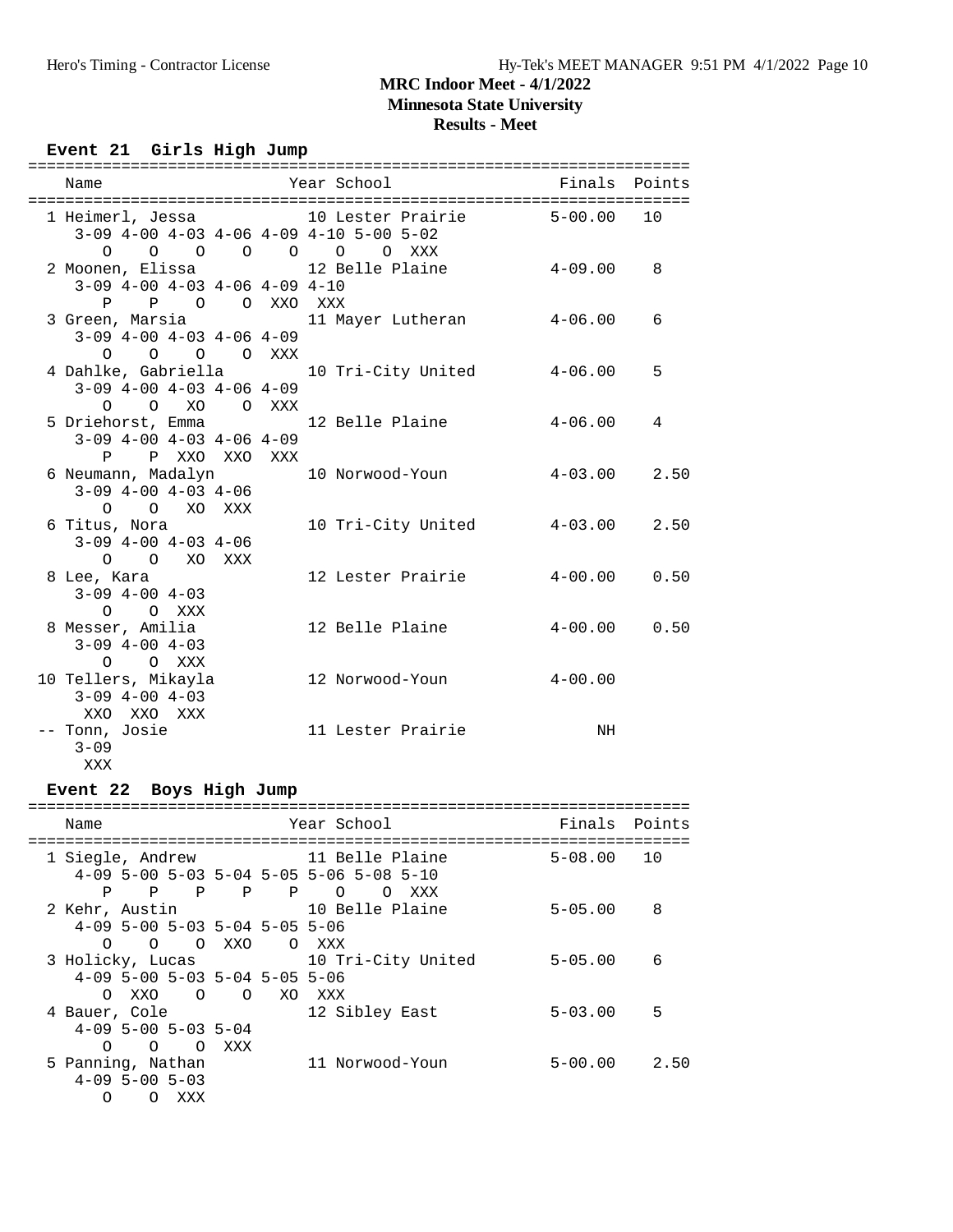## **Results - Meet**

| Event 22 Boys High Jump                                                                                                    |            |     |                                                |                  |      |
|----------------------------------------------------------------------------------------------------------------------------|------------|-----|------------------------------------------------|------------------|------|
| 5 O'Brien, Connor<br>$4-09$ 5-00 5-03<br>O O XXX                                                                           |            |     | 11 Belle Plaine 5-00.00 2.50                   |                  |      |
| 5 Block, Alex<br>$4-09$ 5-00 5-03<br>O O XXX                                                                               |            |     | 10 Tri-City United 5-00.00 2.50                |                  |      |
| 5 Elseth, Aaron<br>$4-09$ 5-00 5-03                                                                                        |            |     | 12 Sibley East                                 | $5 - 00.00$ 2.50 |      |
| O O XXX<br>9 Latzke, Gavin<br>$4-09$ 5-00 5-03<br>O XO XXX                                                                 |            |     | 11 Sibley East                                 | $5 - 00.00$      |      |
| 10 Genelin, Wyatt<br>$4-09$ 5-00 5-03<br>O XXO XXX                                                                         |            |     | 9 LeSueur-Henderson 5-00.00                    |                  |      |
| 11 Pauly, Samuel<br>$4 - 09$ 5-00<br>O XXX                                                                                 |            |     | 11 Norwood-Youn                                | $4 - 09.00$      |      |
| $4 - 09$ 5-00<br>O XXX                                                                                                     |            |     | 11 Thompson, Dylan 12 Tri-City United 4-09.00  |                  |      |
| $4 - 09$<br>XXX                                                                                                            |            |     | -- Garza-Juarez, Nestor       7 Lester Prairie | NH               |      |
| -- Grotte, Devin 11 Norwood-Youn                                                                                           |            |     |                                                | NH               |      |
| $4 - 09$                                                                                                                   |            |     |                                                |                  |      |
| XXX<br>Event 23 Girls Pole Vault                                                                                           |            |     |                                                |                  |      |
| Name                                                                                                                       |            |     | Year School                                    | Finals Points    |      |
| 1 Reitz, Kelli<br>5-00 5-06 6-00 6-06 7-00 7-06 8-00                                                                       |            |     | 12 Belle Plaine 7-06.00 10                     |                  |      |
| P P O P O XO XXX<br>$5-00$ $5-06$ $6-00$ $6-06$ $7-00$ $7-06$                                                              |            |     | 2 Sater, Riley 3 LeSueur-Henderson 7-00.00     |                  | 8    |
| O O O O XXX<br>0<br>5-00 5-06 6-00 6-06 7-00 7-06                                                                          |            |     | 3 Driehorst, Emma 12 Belle Plaine              | $7 - 00.00$      | 6    |
| O XXO<br>$\circ$<br>4 Dawson, Alivia<br>$5-00$ $5-06$ $6-00$ $6-06$ $7-00$                                                 | $\circ$    | XXO | XXX<br>10 Mayer Lutheran                       | $6 - 06.00$      | 5    |
| $\circ$<br>$\circ$<br>$\overline{O}$<br>5 Smith, Sophia<br>$5 - 00$ $5 - 06$ $6 - 00$ $6 - 06$                             | XXO        | XXX | 10 Tri-City United                             | $6 - 00.00$      | 4    |
| XO<br>$\overline{O}$ $\overline{O}$<br>6 Moreno, Jaxsin<br>$5 - 00$ $5 - 06$ $6 - 00$ $6 - 06$<br>$\circ$<br>XO<br>$\circ$ | XXX<br>XXX |     | 10 Belle Plaine                                | $6 - 00.00$      | 2.50 |

 5-00 5-06 6-00 6-06 O O XO XXX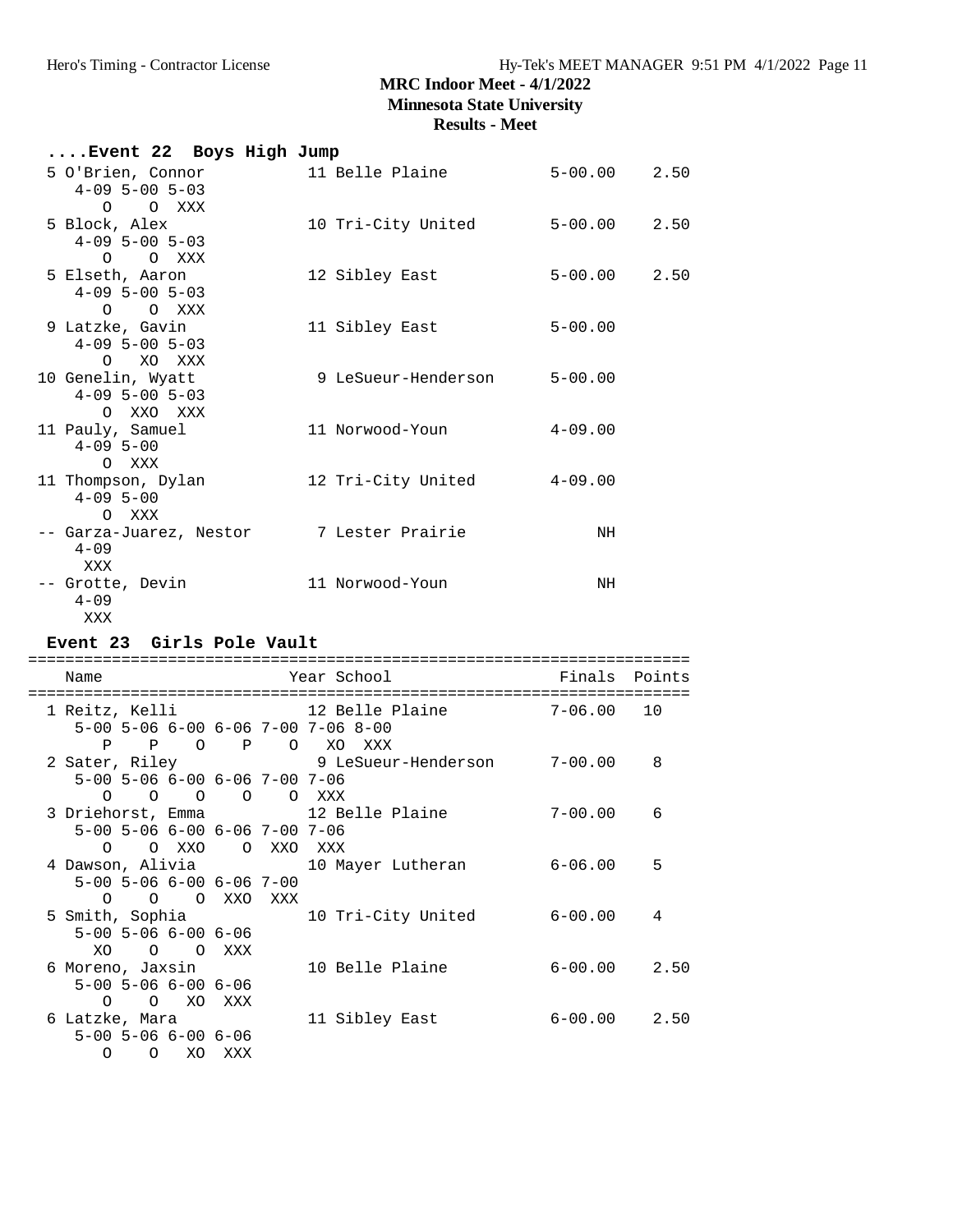**Minnesota State University**

**Results - Meet**

# **....Event 23 Girls Pole Vault**

| 8 Morshen, Sophia |                                     |       |            | 12 Mayer Lutheran  | $6 - 00.00$ |  |
|-------------------|-------------------------------------|-------|------------|--------------------|-------------|--|
|                   | $5 - 00$ $5 - 06$ $6 - 00$ $6 - 06$ |       |            |                    |             |  |
|                   | XO XXO XO                           |       | <b>XXX</b> |                    |             |  |
| 9 Houn, Charlotte |                                     |       |            | 12 Tri-City United | $6 - 00.00$ |  |
|                   | $5 - 00$ $5 - 06$ $6 - 00$ $6 - 06$ |       |            |                    |             |  |
| P                 |                                     | P XXO | XXX        |                    |             |  |
| 9 Ruiz, Yasmin    |                                     |       |            | 9 Tri-City United  | $6 - 00.00$ |  |
|                   | $5 - 00$ $5 - 06$ $6 - 00$ $6 - 06$ |       |            |                    |             |  |
|                   | O                                   | XXO   | XXX        |                    |             |  |

# **Event 24 Boys Pole Vault**

| Name                                         |            | Year School Theory                                                                      | Finals Points |              |
|----------------------------------------------|------------|-----------------------------------------------------------------------------------------|---------------|--------------|
|                                              |            |                                                                                         |               |              |
|                                              |            |                                                                                         |               |              |
|                                              |            | $6-00$ $6-06$ $7-00$ $7-06$ $8-00$ $8-06$ $9-00$ $9-06$ $10-00$ $10-06$ $11-00$ $11-06$ |               |              |
| P                                            |            | P P P O O O XO XO                                                                       | O XXO         | XXX          |
|                                              |            | 2 Thompson, Dylan 12 Tri-City United 10-00.00 8                                         |               |              |
|                                              |            | $6-00$ $6-06$ $7-00$ $7-06$ $8-00$ $8-06$ $9-00$ $9-06$ $10-00$ $10-06$                 |               |              |
|                                              |            | P P O P O O O O XO XXX                                                                  |               |              |
| 3 Iliff, Kyan                                |            | 12 Sibley East 9-00.00                                                                  |               | 6            |
|                                              |            | $6-00$ $6-06$ $7-00$ $7-06$ $8-00$ $8-06$ $9-00$ $9-06$                                 |               |              |
|                                              |            | P O O XXO O O O XXX                                                                     |               |              |
|                                              |            | 4 Eyrich, Austin 12 Belle Plaine                                                        | $8 - 00.00$   | 5            |
| $6-00$ $6-06$ $7-00$ $7-06$ $8-00$ $8-06$    |            |                                                                                         |               |              |
| P P O XO XO XXX                              |            |                                                                                         |               |              |
|                                              |            | 5 Stevens, Braeden 10 Belle Plaine                                                      | $7 - 06.00$   | 4            |
| $6 - 00$ $6 - 06$ $7 - 00$ $7 - 06$ $8 - 00$ |            |                                                                                         |               |              |
| $\circ$                                      | O XO O XXX |                                                                                         |               |              |
|                                              |            | 6 Koepp, Kelton 6 Belle Plaine                                                          | $7 - 06.00$   | 3            |
| $6 - 00$ $6 - 06$ $7 - 00$ $7 - 06$ $8 - 00$ |            |                                                                                         |               |              |
| O O XXO O XXX                                |            |                                                                                         |               |              |
| 7 Aurich, Parker                             |            | 9 Mayer Lutheran                                                                        | $7 - 00.00$   | 2            |
| $6 - 00$ $6 - 06$ $7 - 00$ $7 - 06$          |            |                                                                                         |               |              |
| O O O XXX                                    |            |                                                                                         |               |              |
| 8 Taylor, JT                                 |            | 11 Mayer Lutheran                                                                       | $7 - 00.00$   | $\mathbf{1}$ |
| $6 - 00$ $6 - 06$ $7 - 00$ $7 - 06$          |            |                                                                                         |               |              |
| O XO O XXX                                   |            |                                                                                         |               |              |
| 9 Michels, Caleb                             |            | 9 Norwood-Youn                                                                          | $7 - 00.00$   |              |
| $6 - 00$ $6 - 06$ $7 - 00$ $7 - 06$          |            |                                                                                         |               |              |
| O O XO XXX                                   |            |                                                                                         |               |              |
| 10 Walters, Cole                             |            | 11 Tri-City United                                                                      | $7 - 00.00$   |              |
| $6 - 00$ $6 - 06$ $7 - 00$ $7 - 06$          |            |                                                                                         |               |              |
| O O XXO XXX                                  |            |                                                                                         |               |              |
| 11 Le Mieux, Brant                           |            | 11 Tri-City United 6-06.00                                                              |               |              |
| $6 - 00$ $6 - 06$ $7 - 00$                   |            |                                                                                         |               |              |
| O O XXX                                      |            |                                                                                         |               |              |

## **Event 25 Girls Long Jump**

| Name             |                         | Year School     | Finals Points |  |
|------------------|-------------------------|-----------------|---------------|--|
| 1 Haefner, Bella |                         | 11 Belle Plaine | 15-10.00 10   |  |
|                  | $15-10$ $14-07.50$ FOUL |                 |               |  |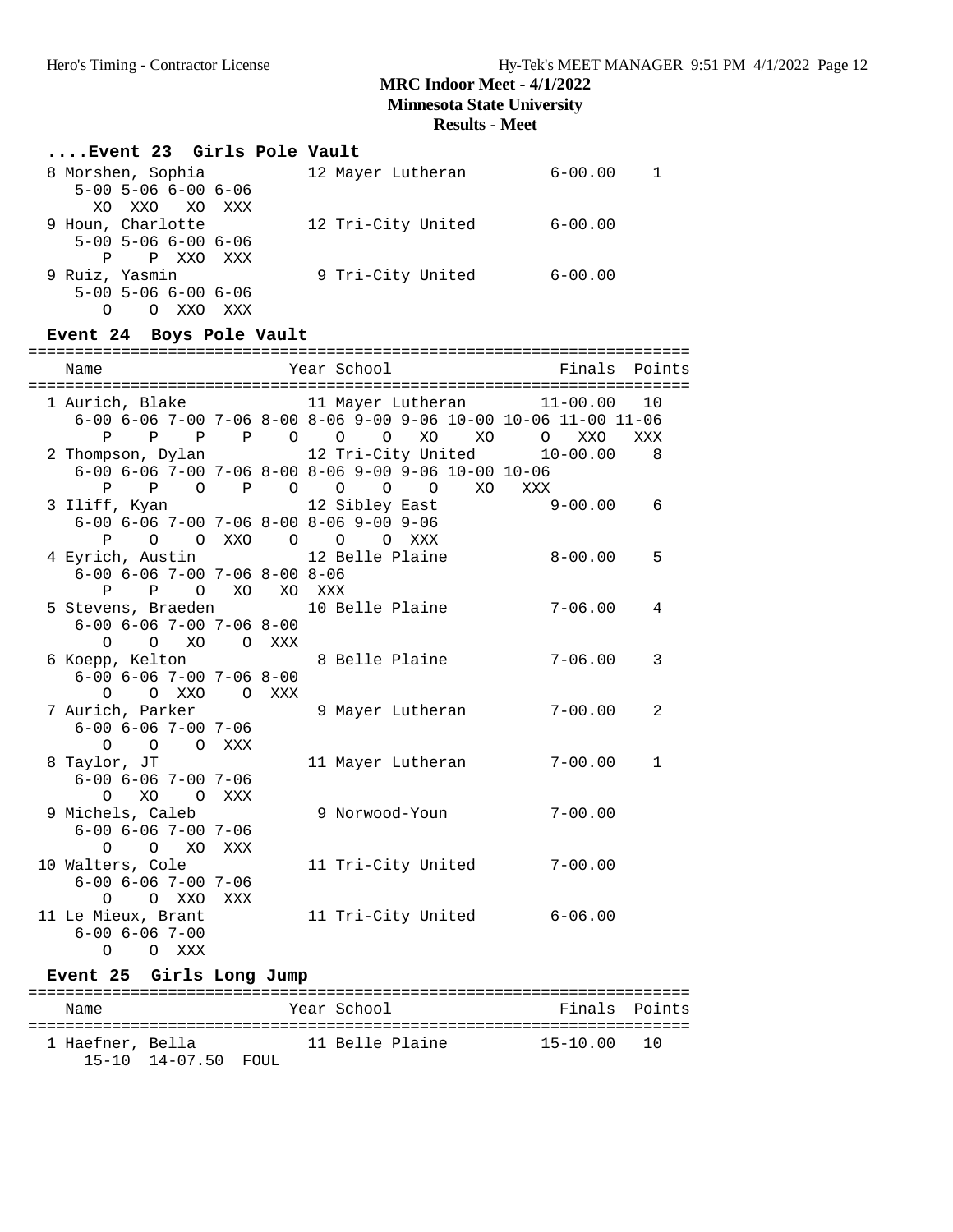**Minnesota State University**

# **Results - Meet**

| Event 25 Girls Long Jump                      |                      |              |                |
|-----------------------------------------------|----------------------|--------------|----------------|
| 2 Koepp, Malina<br>$15-03$ $15-06$ $15-04$    | 12 Belle Plaine      | 15-06.00     | -8             |
| 3 Jilek, Anika                                | 12 Mayer Lutheran    | $13 - 04.00$ | 6              |
| FOUL 11-05 13-04<br>4 Houn, Lauren            | 12 Tri-City United   | $13 - 02.50$ | 5              |
| FOUL 12-11 13-02.50<br>5 Flicek, Khloe        | 9 Tri-City United    | $12 - 11.50$ | $\overline{4}$ |
| 12-01 12-08 12-11.50<br>6 Dooley, Maddie      | 12 Tri-City United   | $12 - 08.00$ | 3              |
| $12-02$ $11-09$ $12-08$<br>7 Lueck, Avery     | 10 Norwood-Youn      | $12 - 03.00$ | $\overline{2}$ |
| 11-09 11-09.50 12-03<br>8 Brinkman, Megan     | 11 Sibley East       | $11 - 10.00$ | $\mathbf{1}$   |
| FOUL 11-10 FOUL<br>9 Sampson, Sophia          | 8 LeSueur-Henderson  | $10 - 11.50$ |                |
| 10-11.50 10-01.50 9-11<br>10 Ballalatak, Ruby | 8 Sibley East        | $9 - 11.50$  |                |
| FOUL FOUL 9-11.50                             |                      |              |                |
| 11 Tuttle, Carly<br>9-11 FOUL FOUL            | 10 Mayer Lutheran    | $9 - 11.00$  |                |
| -- Smykalski, Melanie<br>FOUL FOUL FOUL       | 11 LeSueur-Henderson | FOUL         |                |
| -- Tellers, Mikayla<br>FOUL FOUL FOUL         | 12 Norwood-Youn      | FOUL         |                |
| -- Wenzel, Teagan<br>FOUL FOUL FOUL           | 8 Norwood-Youn       | FOUL         |                |
| -- Halquist, Olivia                           | 9 Sibley East        | FOUL         |                |
| FOUL FOUL FOUL<br>-- Morshen, Sophia          | 12 Mayer Lutheran    | FOUL         |                |
| FOUL FOUL FOUL<br>-- Dietel, Jaidynn          | 11 Belle Plaine      | FOUL         |                |
| FOUL FOUL FOUL                                |                      |              |                |

## **Event 26 Boys Long Jump**

| Name                                                           | Year School          | Finals Points   |                |
|----------------------------------------------------------------|----------------------|-----------------|----------------|
| 1 Halverson, Zach<br>$19-10$ $19-06$ $19-01$                   | 12 Sibley East       | $19 - 10.00 10$ |                |
| 2 Novak, Dylan<br>19-01 FOUL FOUL                              | 12 LeSueur-Henderson | $19 - 01.00$    | 8              |
| 3 Siegle, Andrew<br>18-04 18-11 FOUL                           | 11 Belle Plaine      | $18 - 11.00$    | 6              |
| 4 Mohlin, Austin<br>17-08 16-11.50 18-06                       | 10 Belle Plaine      | $18 - 06.00$    | 5              |
| 5 Brown, Stanley<br>FOUL 17-11.50 FOUL                         | 12 LeSueur-Henderson | $17 - 11.50$    | 4              |
| 6 Nelson, Dylan                                                | 12 Mayer Lutheran    | $17 - 08.50$    | 3              |
| 17-00 17-08.50 15-06.50<br>7 Aurich, Blake                     | 11 Mayer Lutheran    | $17 - 06.50$    | $\mathfrak{D}$ |
| FOUL 17-04.50 17-06.50<br>12 Belle Plaine<br>8 Teta, Xavier    |                      | $16 - 09.00$    | $\mathbf{1}$   |
| 16-09 FOUL 16-06.50<br>9 Waqner, Janik<br>16-08.50 15-08 15-01 | 11 Tri-City United   | $16 - 08.50$    |                |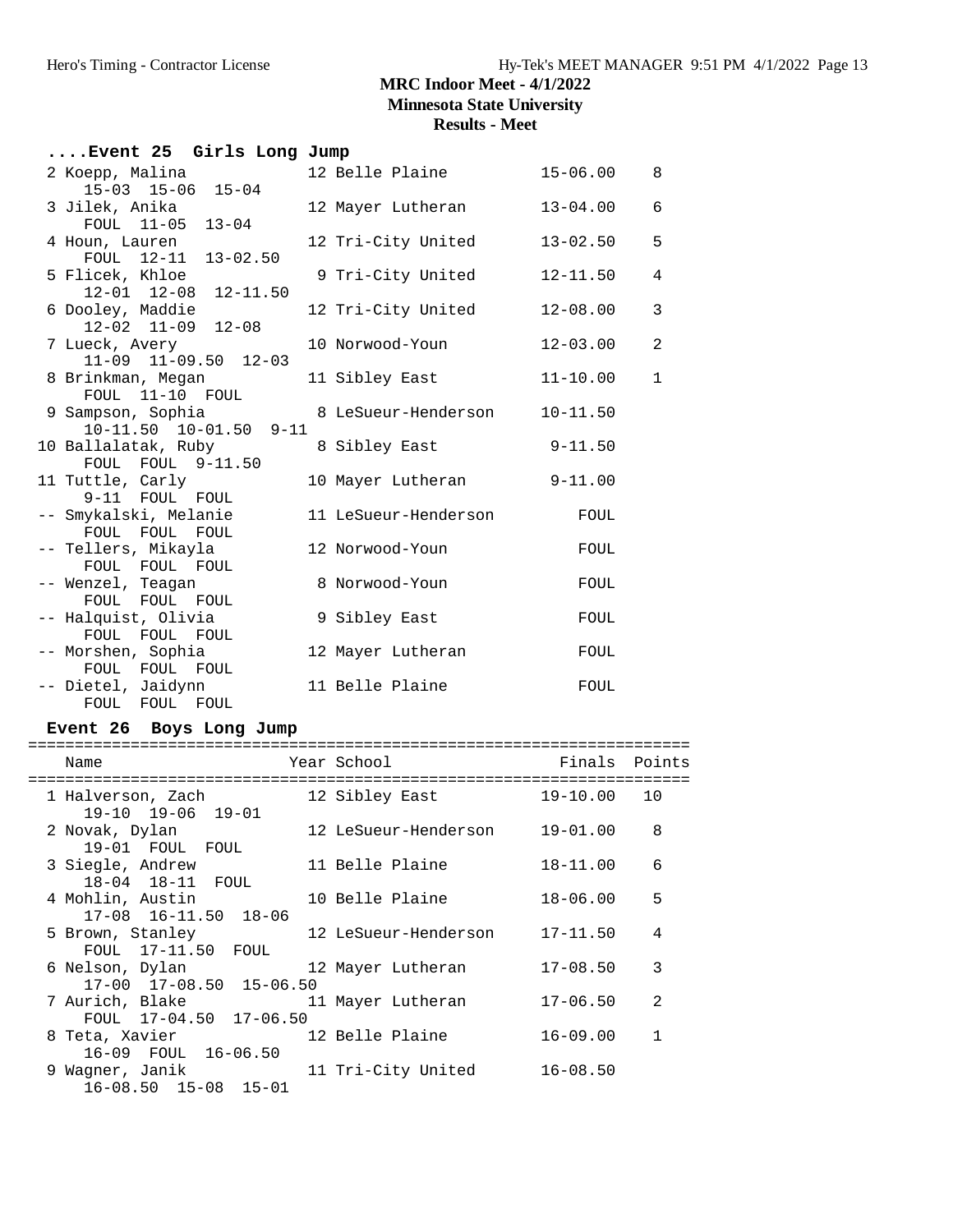| Results - Meet |  |  |  |
|----------------|--|--|--|
|----------------|--|--|--|

| Event 26 Boys Long Jump                                              |                              |              |  |
|----------------------------------------------------------------------|------------------------------|--------------|--|
| 10 Pauly, Samuel<br>FOUL 16-06 16-07.50                              | 11 Norwood-Youn 16-07.50     |              |  |
| FOUL FOUL 16-04.50                                                   |                              | $16 - 04.50$ |  |
| 12 Garcia, Evan<br>16-04 16-00 FOUL                                  | 10 Sibley East               | $16 - 04.00$ |  |
| 13 Druley, Mitchell<br>15-11 16-00 15-02                             | 11 Norwood-Youn 16-00.00     |              |  |
| 14 West, Liam<br>15-07.50 15-09 15-05                                | 9 LeSueur-Henderson 15-09.00 |              |  |
| 15 Taylor, JT<br>FOUL 15-07 FOUL                                     | 11 Mayer Lutheran 15-07.00   |              |  |
| 16 Durham, Tyson<br>FOUL 14-09 14-09.50                              | 10 Sibley East               | $14 - 09.50$ |  |
| 17 Chimal, Abram 8 Tri-City United<br>11-00 13-04.50 13-09.50        |                              | $13 - 09.50$ |  |
| 18 Meyer, Connor 10 Lester Prairie<br>FOUL 10-05.50 13-08.50         |                              | $13 - 08.50$ |  |
| 19 Overbee, Carl 10 Lester Prairie<br>FOUL FOUL 13-03                |                              | $13 - 03.00$ |  |
| 20 Juberian, Dante 11 Tri-City United<br>12-11.50 FOUL 13-00         |                              | $13 - 00.00$ |  |
| 21 Rok, Jaden 12-00.00<br>FOUL 12-00 FOUL                            |                              |              |  |
| Event 27 Girls Triple Jump                                           |                              |              |  |
| Year School <a> Finals Points</a><br>Name                            |                              |              |  |
| 1 Koepp, Malina $12$ Belle Plaine $34-04.00$ 10                      |                              |              |  |
| $33-08$ FOUL $34-04$<br>2 Ziemke, McKenna 12 Belle Plaine 32-02.00 8 |                              |              |  |

| $32 - 02$ $30 - 04.50$ $31 - 03$ |                   |              |   |
|----------------------------------|-------------------|--------------|---|
| 3 Croft, Lacey                   | 10 Belle Plaine   | $31 - 04.00$ | 6 |
| $29 - 08$ $31 - 04$ $31 - 03$    |                   |              |   |
| 4 Latzke, Mara                   | 11 Sibley East    | $30 - 00.00$ | 5 |
| $29-10$ $29-08.50$ $30-00$       |                   |              |   |
| 5 Halquist, Morgan               | 12 Sibley East    | $29 - 05.00$ | 4 |
| $28 - 05$ $29 - 05$ $29 - 00$    |                   |              |   |
| 6 Jilek, Anika                   | 12 Mayer Lutheran | $29 - 04.00$ | 3 |
| $29 - 04$ $28 - 04$ $29 - 04$    |                   |              |   |
| 7 Dawson, Alivia                 | 10 Mayer Lutheran | $28 - 00.00$ | 2 |
| $26 - 06$ $28 - 00$ $27 - 08$    |                   |              |   |
| 8 Morshen, Sophia                | 12 Mayer Lutheran | $27 - 07.50$ | 1 |
| FOUL FOUL 27-07.50               |                   |              |   |
| 9 Brinkman, Megan                | 11 Sibley East    | $27 - 06.50$ |   |
| 27-06.50 27-06.50 FOUL           |                   |              |   |
| 10 Feist, Holly                  | 10 Norwood-Youn   | $26 - 06.00$ |   |
| 26-00 FOUL 26-06                 |                   |              |   |

# **Event 28 Boys Triple Jump**

| Name | Year School | Finals Points |  |
|------|-------------|---------------|--|
|      |             |               |  |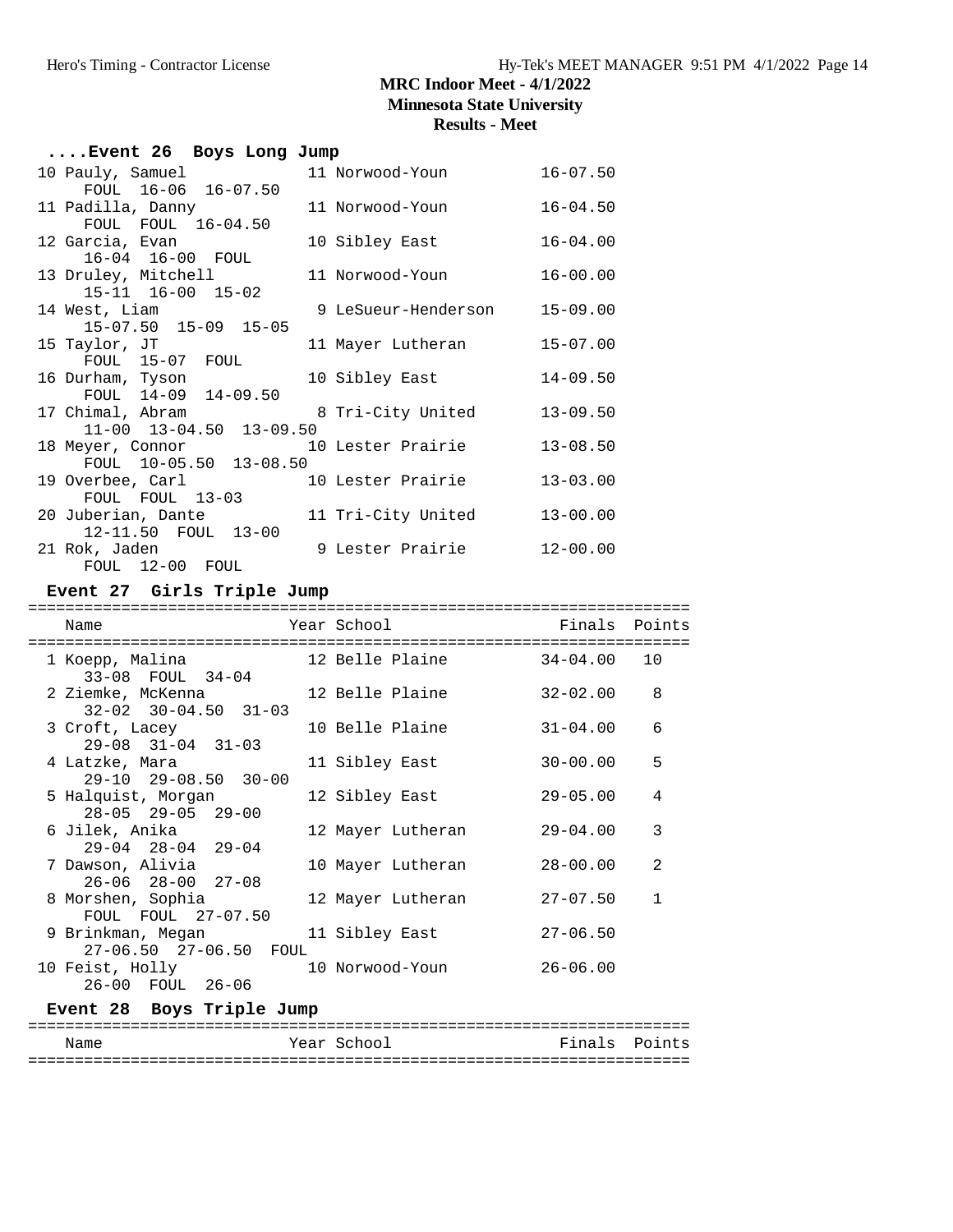**Minnesota State University**

#### **Results - Meet**

|                               |                                                                                                                                                                                                                                                                                                                                                                                     |                                                 |                                                                                                                                                                                                                                                                                         | 10                                                                                   |
|-------------------------------|-------------------------------------------------------------------------------------------------------------------------------------------------------------------------------------------------------------------------------------------------------------------------------------------------------------------------------------------------------------------------------------|-------------------------------------------------|-----------------------------------------------------------------------------------------------------------------------------------------------------------------------------------------------------------------------------------------------------------------------------------------|--------------------------------------------------------------------------------------|
|                               |                                                                                                                                                                                                                                                                                                                                                                                     |                                                 | 37-04.00                                                                                                                                                                                                                                                                                | 8                                                                                    |
|                               |                                                                                                                                                                                                                                                                                                                                                                                     |                                                 | 37-00.00                                                                                                                                                                                                                                                                                | 6                                                                                    |
|                               |                                                                                                                                                                                                                                                                                                                                                                                     |                                                 |                                                                                                                                                                                                                                                                                         | 5                                                                                    |
|                               |                                                                                                                                                                                                                                                                                                                                                                                     |                                                 | 36-01.00                                                                                                                                                                                                                                                                                | 4                                                                                    |
|                               |                                                                                                                                                                                                                                                                                                                                                                                     |                                                 | 36-01.00                                                                                                                                                                                                                                                                                | 3                                                                                    |
|                               |                                                                                                                                                                                                                                                                                                                                                                                     |                                                 | 34-07.00                                                                                                                                                                                                                                                                                | 2                                                                                    |
| FOUL 32-10 34-07              |                                                                                                                                                                                                                                                                                                                                                                                     |                                                 |                                                                                                                                                                                                                                                                                         | 1                                                                                    |
| FOUL FOUL 33-09               |                                                                                                                                                                                                                                                                                                                                                                                     |                                                 | $32 - 06.00$                                                                                                                                                                                                                                                                            |                                                                                      |
| $31 - 10$ $32 - 06$ $31 - 09$ |                                                                                                                                                                                                                                                                                                                                                                                     |                                                 | $32 - 06.00$                                                                                                                                                                                                                                                                            |                                                                                      |
| $31 - 03$ $30 - 07$ $32 - 06$ |                                                                                                                                                                                                                                                                                                                                                                                     |                                                 |                                                                                                                                                                                                                                                                                         |                                                                                      |
|                               |                                                                                                                                                                                                                                                                                                                                                                                     |                                                 |                                                                                                                                                                                                                                                                                         |                                                                                      |
| $30 - 00$ $30 - 09$ $29 - 08$ |                                                                                                                                                                                                                                                                                                                                                                                     |                                                 |                                                                                                                                                                                                                                                                                         |                                                                                      |
| 28-09 28-11 FOUL              |                                                                                                                                                                                                                                                                                                                                                                                     |                                                 |                                                                                                                                                                                                                                                                                         |                                                                                      |
|                               | 1 He, Kevin<br>$37-02$ $36-00$ $38-04.50$<br>2 Terwedo, Justin<br>$35-08$ $36-01$ $37-04$<br>3 Aurich, Blake<br>34-08 FOUL 37-00<br>4 Parrott, Trevor<br>FOUL 36-01 36-07<br>5 Olson, Matthew<br>$35-04$ $35-07$ $36-01$<br>6 Kehr, Austin<br>31-11 FOUL 36-01<br>7 McCue, Aidan<br>8 Panning, Nathan<br>9 Jeurissen, Sam<br>11 Taylor, JT<br>12 Gratz, Treyton<br>13 Smith, Hunter | 10 Ballalatak, Joseph<br>FOUL 32-04.50 30-09.50 | Event 28 Boys Triple Jump<br>12 Belle Plaine<br>11 LeSueur-Henderson<br>11 Mayer Lutheran<br>11 Sibley East<br>11 Belle Plaine<br>10 Belle Plaine<br>8 Sibley East<br>11 Norwood-Youn<br>11 Lester Prairie<br>10 Sibley East<br>11 Mayer Lutheran<br>10 Norwood-Youn<br>10 Norwood-Youn | $38 - 04.50$<br>36-07.00<br>33-09.00<br>$32 - 04.50$<br>$30 - 09.00$<br>$28 - 11.00$ |

### **Event 29 Girls Shot Put**

#### Name Year School Finals H# Points ========================================================================== 1 Lenz, Leah 12 Belle Plaine 36-05.00 2 10 35-09 35-10 36-05 36-05 2 Kreft, Eleanor 12 Sibley East 32-05.00 2 8 28-10 32-05 30-10 31-02<br>3 Biron, Tegan 12 12 Sibley East 31-04.00 2 6 31-04 28-07 30-11 29-09 4 Moonen, Havyn 9 Belle Plaine 30-11.00 2 5 4 Moonen, Havyn 9<br>30-11 28-10 22-11 30-10<br>5 Otto, Holly 11 11 Sibley East 29-10.00 2 4 29-10 29-07 FOUL 28-10 6 Dooley, Maddie 12 Tri-City United 29-10.00 2 3 29-10 28-00 28-09 28-09 7 Eppen, Courtney 11 Belle Plaine 28-06.00 2 2 27-03 28-01 28-03 28-06 8 Albers, Brooke 11 Lester Prairie 28-06.00 2 1 23-07 27-11 28-06 27-07<br>9 Krentz, Molly 12 12 Sibley East 27-07.00 2 26-07 27-07 27-01 26-05 10 McCullough, Raven 12 Norwood-Youn 26-00.00 2 25-06 25-05 25-05 26-00<br>11 Tanguma, Zoe 12  $25$ -07.50  $25$ -07.50 1<br>
25-07.50 1<br>
20 07 50 24 04 25-07 25-05 25-07.50 24-04 12 Figueroa, Carolina 10 Tri-City United 24-00.00 1 23-11 23-04 24-00 23-08

==========================================================================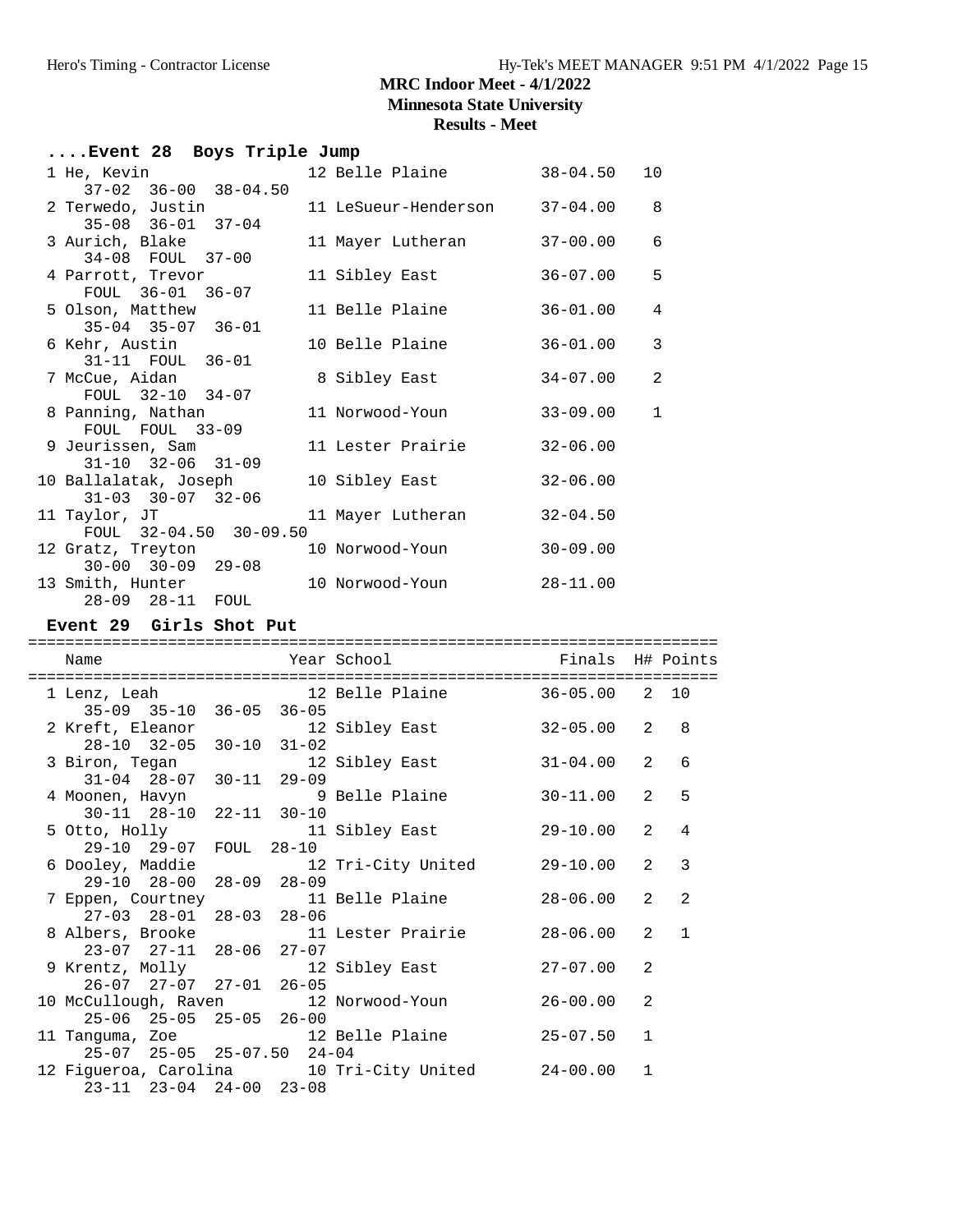## **Results - Meet**

| Event 29 Girls Shot Put                                                                               |                               |                |              |              |
|-------------------------------------------------------------------------------------------------------|-------------------------------|----------------|--------------|--------------|
| 13 Lenzen, Elizabeth 12 Norwood-Youn 23-08.50<br>23-08.50 20-10 20-00 22-02.50                        |                               |                | 1            |              |
| 14 Heimerl, Jenna 12 Lester Prairie 23-06.00<br>$23-05.50$ $21-07$ $23-06$ $22-09$                    |                               |                | 1            |              |
| 15 Saemrow, Jacy 11 Tri-City United<br>23-01 22-08 23-02 20-05                                        |                               | $23 - 02.00$   | 2            |              |
| 16 Bravo, Naima<br>20-04 22-02.50 22-02 21-07.50                                                      |                               |                | $\mathbf{1}$ |              |
| 17 Terwedo, Drea<br>$17-06$ $18-03$ $20-10$ $21-10$                                                   | 11 LeSueur-Henderson 21-10.00 |                | $\mathbf{1}$ |              |
| 18 Scott, Rachel 12<br>20-06 20-01 20-06 20-07                                                        | 12 Norwood-Youn               | $20 - 07.00$   | 1            |              |
| 19 Forcier, Jenna<br>$20-02$ 18-05 20-00 16-10                                                        | 11 Mayer Lutheran             | 20-02.00       | $\mathbf{1}$ |              |
| 20 Turner, Ava 10 Mayer Lutheran<br>19-03.50 19-10 20-00 18-09                                        |                               | $20 - 00.00$   | 1            |              |
| 21 Heimerl, Ava 10 Lester Prairie<br>19-08 18-10.50 19-01 18-06                                       |                               | $19 - 08.00$   | 1            |              |
| 22 Shimanski, Olivia 12 Mayer Lutheran<br>18-10 19-04 19-03 17-07                                     |                               | 19-04.00       | $\mathbf{1}$ |              |
| 23 Schwarz, Mia and 12 LeSueur-Henderson 18-10.00<br>FOUL 18-10 16-01 17-09                           |                               |                | 2            |              |
| 24 Heimerl, Kira                  8 Lester Prairie          15-10.00<br>12-11 13-07.50 14-04 15-10    |                               |                | 1            |              |
| Event 30 Boys Shot Put                                                                                |                               |                |              |              |
|                                                                                                       |                               |                |              |              |
|                                                                                                       |                               |                |              |              |
| Name                                                                                                  |                               |                |              |              |
| 1 Retzer, Ryan 11 Belle Plaine 46-08.00 2 10                                                          |                               |                |              |              |
| $45-09$ $44-08$ $46-00$ $46-08$<br>2 Suedbeck, Lincoln 12 Sibley East 44-00.00 2                      |                               |                |              | 8            |
| 44-00 43-05 43-02 FOUL<br>3 Burdorf, Parker 11 Sibley East                                            |                               | 37-08.00       | 2            | 6            |
| $32-03$ $34-09.50$ $37-08$ $32-07$<br>4 Schendel, Henry 11 Tri-City United 37-03.00 2                 |                               |                |              | 5            |
| $36-00$ $37-03$ $36-08$ $36-03$<br>5 Lofgren, Gavin 10 Mayer Lutheran 35-07.00 2                      |                               |                |              | 4            |
| $31-10.50$ $35-07$ $34-04$ $35-06$<br>6 Lilleskov, Hunter 11 Belle Plaine 35-06.00 2                  |                               |                |              | 3            |
| 31-10.50 31-11 35-06 33-04                                                                            | 10 Sibley East                | $34 - 07.00$ 2 |              | 2            |
| 7 Martinez, Omar 10 Sil<br>32-07 31-06.50 34-07 34-05<br>8 Reinhardt, Mason                           | 12 LeSueur-Henderson          | $33 - 09.00$   | 2            | $\mathbf{1}$ |
| 33-09 FOUL 32-01 33-04<br>9 Shimanski, Justus                                                         | 10 Mayer Lutheran             | $33 - 09.00$   | $\mathbf{1}$ |              |
| $31-07.50$ $32-06$ $33-09$ $33-02$<br>10 Burkel-Golembiski, Shawn 10 Belle Plaine                     |                               | $33 - 04.00$   | 2            |              |
| 32-10.50 33-04 32-08 31-08<br>11 Schnabel, Josiah 10 Norwood-Youn                                     |                               | $33 - 01.50$   | 1            |              |
| 28-09.50 FOUL 33-01.50 31-11<br>12 Heidecker, Cullen 12 Belle Plaine<br>32-01 31-04.50 32-00 32-09.50 |                               | $32 - 09.50$   | 2            |              |